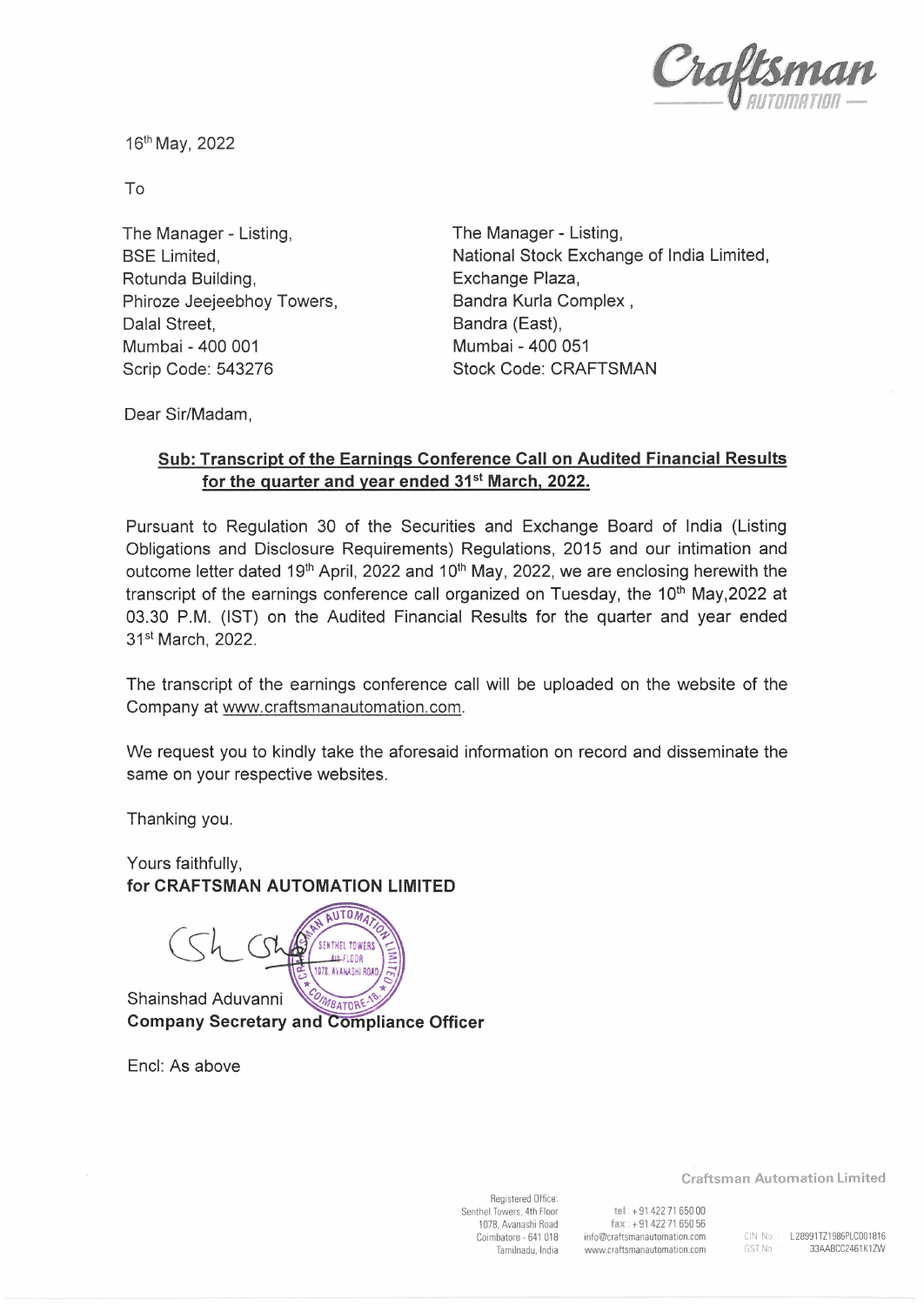

## **CRAFTSMAN AUTOMATION LIMITED**

## **Earnings Conference Call on the Audited Financial Results for the quarter and year ended 31st March, 2022 10th May, 2022**

| <b>Moderator:</b> | Ladies and gentlemen good day and welcome to Craftsman Automation<br>Limited Investor Call to discuss the Financial Performance of the Company<br>for the quarter and year ended 31 <sup>st</sup> March 2022.                                                                                                                                                                                                                                                                                                                                                                                                                                                                                                                                                                                                                                                                                                                                                                                                            |
|-------------------|--------------------------------------------------------------------------------------------------------------------------------------------------------------------------------------------------------------------------------------------------------------------------------------------------------------------------------------------------------------------------------------------------------------------------------------------------------------------------------------------------------------------------------------------------------------------------------------------------------------------------------------------------------------------------------------------------------------------------------------------------------------------------------------------------------------------------------------------------------------------------------------------------------------------------------------------------------------------------------------------------------------------------|
|                   | As a reminder all participant lines will be in the listen-only mode and there<br>will be an opportunity for you to ask questions after the presentation<br>concludes. Should you need assistance during the conference call, please<br>signal an operator by pressing "*' then '0' on your touchtone phone. Please<br>note that this conference is being recorded. I now hand the conference over<br>to Mr. Srinivasan Ravi - Chairman and Managing Director of Craftsman<br>Automation Limited. Thank you and over to you sir.                                                                                                                                                                                                                                                                                                                                                                                                                                                                                          |
| Srinivasan Ravi:  | Good afternoon, everybody. Thank you very much for joining. It gives me<br>immense pleasure in welcoming all for earnings call for the quarter as well<br>as the year ended March '22, FY22.                                                                                                                                                                                                                                                                                                                                                                                                                                                                                                                                                                                                                                                                                                                                                                                                                             |
|                   | Craftsman Automation has successfully completed one year of listing of the<br>shares and I thank you for your overwhelming support. I will just give a brief<br>note about the industry situation now. In FY21-22 the passenger vehicles<br>and commercial vehicles witnessed growth whereas we were quite<br>disappointed with the two-wheeler segment which has declined by 11% due<br>to obvious reasons. There is an overall decline in the automotive industry<br>sales by 6%. The recent Ukraine war also has some impact on the global<br>economy and also commodity prices, availability of materials and also<br>leading to some inflation. Moreover, recent lockdowns in key manufacturing<br>and trade-hubs in China has impacted supplies of first of all our customers<br>and this has also led to some little muted demand in the Q4. The prices of<br>major raw material and fuel have been increasing continuously, steel prices<br>are up 23% and aluminium prices are up by 35% compared to March '21. |
|                   | In spite of the dynamic and challenging environment Craftsman has made<br>a better performance and I would like to take you through the highlights of<br>Q4 and FY21-22. Standalone financials; highest ever sales ₹2,200 Crores,<br>which is 43% over last year in gross terms on the top line and I would say it<br>is 32% in real terms for the value addition, the PBT of ₹248 Crores growth<br>of 68% over previous year. Turnover has grown 43% and stands at ₹2,206<br>Crores as against ₹1,546 Crores. PBT ₹248 Crores as against PBT ₹148<br>Crores in the previous year. Consolidated PBT has crossed ₹250 Crores<br>that is ₹252 Crores. Highest ever PAT ₹160 Crores; last year was ₹97<br>Crores. EBITDA has grown 20% from ₹448 Crores this year has been ₹539<br>Crores. CAPEX is more or less in line with our depreciation, that is ₹ 227<br>Crores to enhance technological upgradation wherever is required and for<br>addressing the emerging opportunities.                                         |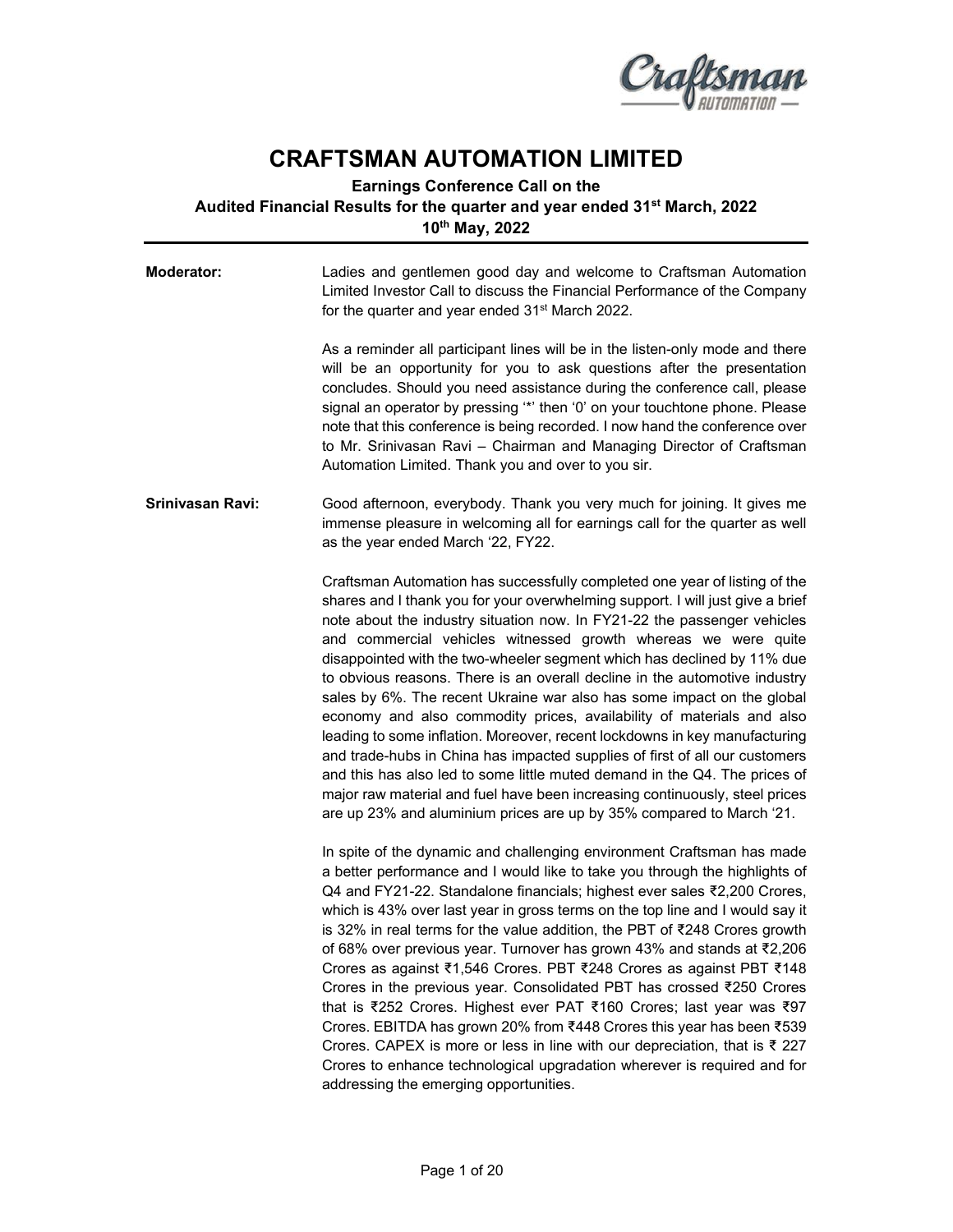

The company has performed decently well in major key financial areas despite of some headwinds. The earlier guidance on the debt reduction has happened little on the term loan front but not on the working capital. It is hugely driven by increased commodity prices and availability of material on time. Your company had to increase the inventory and that led to increased borrowing and working capital. The term loan we were able to reduce a little, so overall debt has more or less remained same. That is the only guidance which we had given earlier we could not meet that. Debt to equity has been improved from 0.72 times last year to 0.63 times this year. Debt to EBITDA which was 1.57 times now stands at 1.33 times. EBITDA percentage 29% has dropped to 24% but that is in line with the commodity price increase which had a pass through and it will be also in the future. These EBITDA numbers will get recalibrated and I would request therefore to look at the value addition portion. EBIT from FY21 was 16% and FY22 was 15%. PBT increased from 10% to 11%. PAT has increased from 6% to 7%. The current ratio improved from 0.96 times to 1.03 times, ROCE pre-tax which was 16% last year now it is 20%, ROE which was 11% last year is now 15%. EPS has improved from ₹48 now to ₹76.

Segment wise results:

The automotive powertrain has grown the top line by 42%. That is the number standard ₹1154 Crores for the year, last year was ₹811 Crores. Auto aluminium was ₹440 Crores, last year was ₹330 Crores but this is mostly due to aluminium commodity price increase, industrial engineering was ₹612 Crores compared to ₹405 Crores last year.

## Segment EBIT:

The powertrain segment EBIT stands at ₹304 Crores compared to ₹221 Crores last year. Auto aluminium EBIT was ₹10 Crores, last year was ₹3 Crores, industry engineering is ₹64 Crores, last year was ₹75 Crores. Unallocated stands around the same level of ₹45 Crores. The total EBIT has been ₹333 Crores for the year compared to last year of ₹248 Crores. I will know open the floor for any questions.

- **Moderator:** Thank you. Ladies and gentlemen, we will now begin with the question-andanswer session. The first question is in the line of Nishit Jalan from Axis Capital.
- **Nishit Jalan:** The first question is on the overall industry growth across segments; since we deal in multiple segments how are you seeing industry growth especially given the fact that crude has gone up and commodity prices have gone up. Have you started to see any cut in production schedule by OEMs? And related to that how has been order inflows for you, any meaningful order wins since last quarter that you would want to highlight? That is the first question I'll come back for the remaining two to questions after you answer.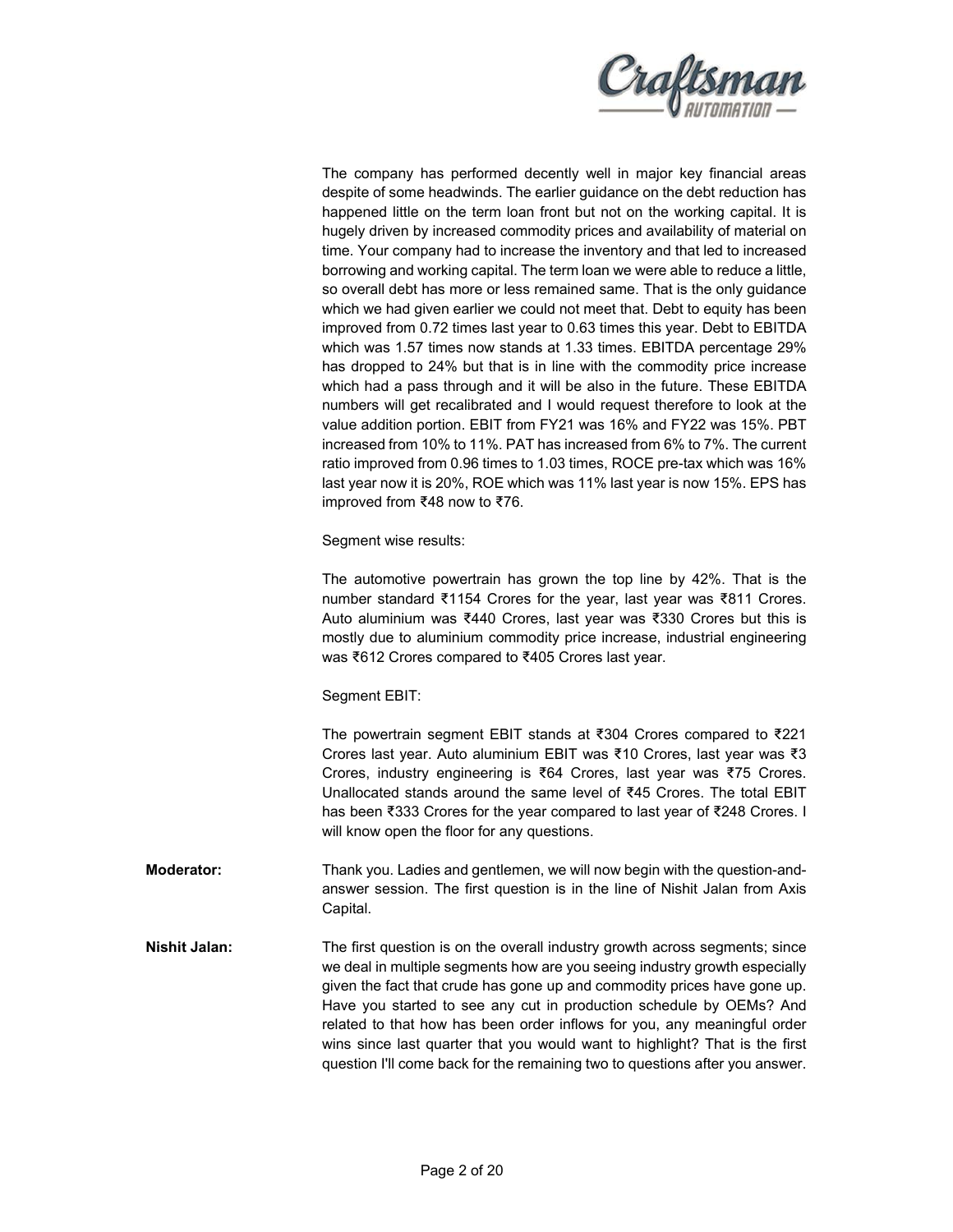

**Srinivasan Ravi:** The industry has been, as far as the trend goes in the current quarter, we are seeing strong demand in comparison with the last year first quarter I would say, that is on comparison. It is almost in line with the Q4 numbers is what we feel currently. Q4, we had muted Q4 for the farm sector which Q1 looks better on the farm sector, commercial vehicle there are headwinds because of the fuel price increase but the headwinds are also helping the real heavy-duty segment to sell because they are more fuel efficient and the fleet owners needs to modernize to keep their costs down. It is helping but now with the RBI announcing some interest rate hike I don't know how it will affect but still I think the numbers are quite strong in Q1 also. The twowheeler segment has declined but I don't think it'll slide further the numbers because it also has been factored in the Q4 itself where we saw an industry number of hardly 1.2 million, approximately. There are some exports which are there. We feel that the current year Q1 will be almost a 90% of Q4 which is not normal. The order wins, we have some of our customers, they're commentable production for the passenger vehicle segment and the SUV segment. We are seeing good traction on the continuously increasing numbers there. They seem to also work on shortage. We are seeing good numbers there. We also won some orders for the auto aluminium which I will not like to elaborate but it is quite sizeable, further going down. Once we are ready with the CAPEX then the CAPEX is minor but when we're ready with the project plan and when it's going to be launched it will be in the next financial year. We will come up in the next earnings call with more details about the order win in the auto aluminium. In the auto powertrain there have been continuous small wins and we are quite confident that all the three segments the auto power train, auto aluminium and the industrial engineering all will see a real growth of 20% for commodities already been factored in. I hope I answered your question Nishit, anything specific to elaborate.

- **Nishit Jalan:** It's pretty good to hear the kind of growth targets you have. My second question is on profitability; industrial segment we have seen good improvement in margins, last three quarters have been tough. Just wanted to understand what has changed there, how much of it is because of product mix or you were looking to get price hikes from your customer. Have these price hikes come through or the impact of price hikes will come into coming quarters? And secondly in the aluminium business we understand that there's a lead lag impact of higher aluminium costs. Just wanted to understand how should we look at profitability in the aluminium segment, both from a near term perspective and from a medium-term perspective in terms of EBITDA margin or EBIT margin whatever you want to guide?
- **Srinivasan Ravi:** I'll answer the second part of your question first; in the auto power train we are immune to any commodity price which is 100% straight pass through. There is actually no advantage / disadvantage there at all, in auto aluminium it was a trailing quarter but now it is more real time. I would say it is more realistic average has been taken and almost all the companies are following this now. That means there will be not any leakage of revenue because of the commodity prices even if the commodity prices continue to increase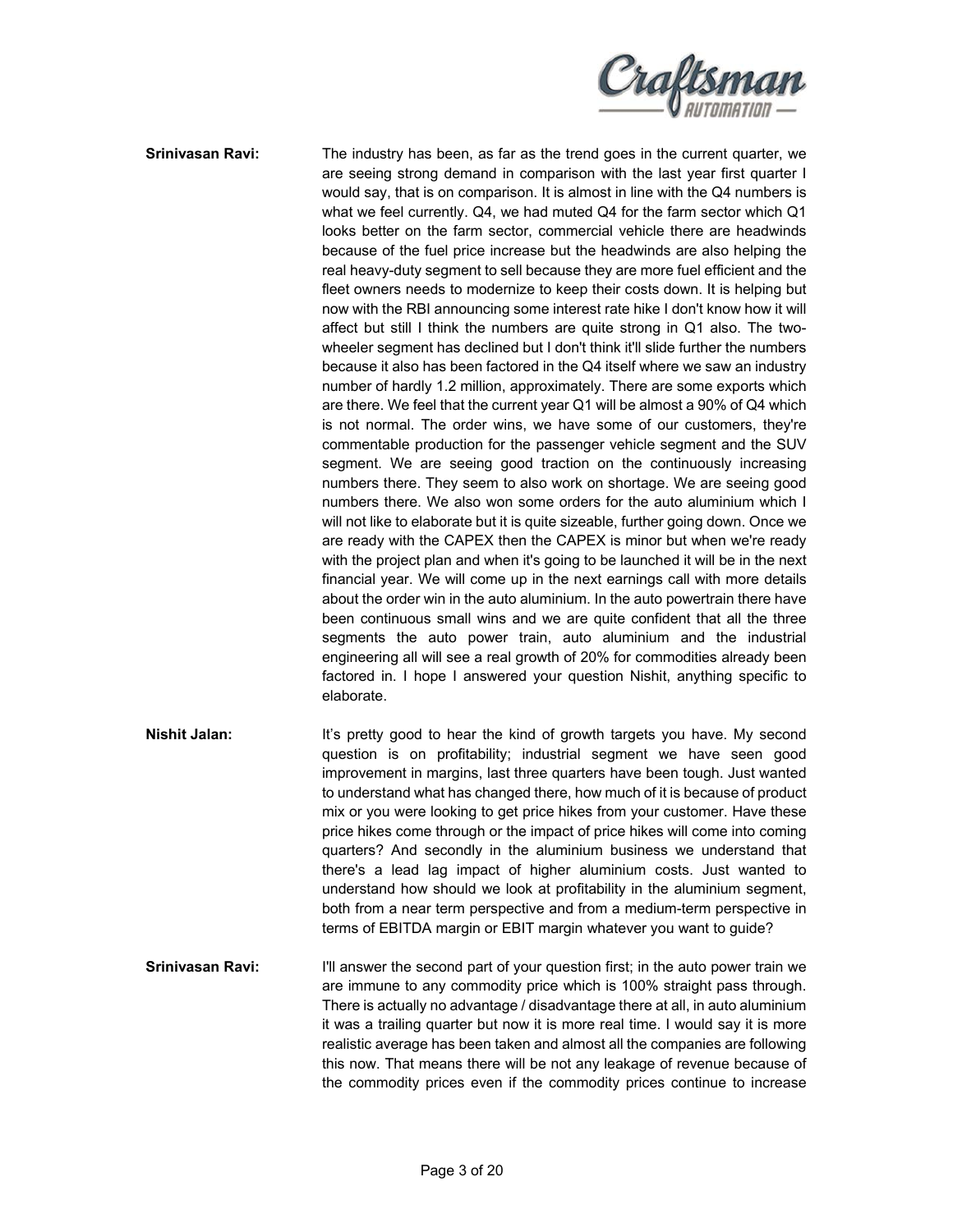

going forward. We are well insulated going forward. There are two segments of industrial engineering business. One is the high-end sub-assemblies and contract manufacturing which we have been doing for more than 2.5 to 3 decades now. There we are recalibrating all the costs and we are going to approach the customer in the current quarter because frequent term corrections we don't engage because there are also overseas customers where we are directly exporting and they are also seeing huge inflation in their own areas, especially in Europe. Our exports are more or less equal with Europe, US, and Japan, it is quite well. The advantage what we have is we have a large longstanding relationship with our customers. We don't see any issue of getting the, I would say, genuine price protection going forward into Q2, totally. Whereas as I mentioned that only problem will be on the interest portion on the working capital which we need to now take a safety stock of some of the products what we are doing due to the huge fluctuation. If this moderates I think our working capital requirements will come down but also will improve the ROCE. So, I hope I answered your question, Nishit.

**Nishit Jalan:** So, what I can gather from your answer is that in the industrial segment the price hike benefit is yet to come. There could be further margin improvement in the segment going ahead, is that correct understanding?

- **Srinivasan Ravi:** That is correct. The other segment on the I&E which is a storage solution business, we have made our inroads and we have marked our presence in the market. We're a very strong player now. In the static racking we are getting right prices now and commodity also we are having a good leverage. We have reached the optimum size. We are looking at growing more than 50% in the current year in the storage solution. Last year also we grew and last year we have crossed around ₹250 Crores., (₹104 Crores in the last year has become ₹253 Crores) on the storage solution business. This year we expect to grow by another minimum of 50%. The automated storage solution business is also taking off. Future margins are surely better. The margin on the industrial engineering segment as far as the influence or the negative influence of the storage solution business which we had last year will get nullified in this coming quarter itself.
- **Nishit Jalan:** Would you would you like to give any guidance on the profitability in aluminium business segment because that has been quite volatile because of external factors and lower capacity utilization as well? Any guidance you would want to give from a medium-term perspective and should we expect that a current level of margins to sustain in the next couple of quarters or do we expect an improvement or further decline here?
- **Srinivasan Ravi:** No, I will go by annual guidance because today everybody's giving monthly schedules and I don't want to just rush numbers. We had a negative ROCE in FY21 if you remember and this has turned positive in this year at least on the ROCE front, EBIT also was very low, pre-tax ROCE was (-3%) last year. Now it has become 2%. We will be at two-digit ROCE in the current financial year. We are quite confident about that number on ROCE and EBIT number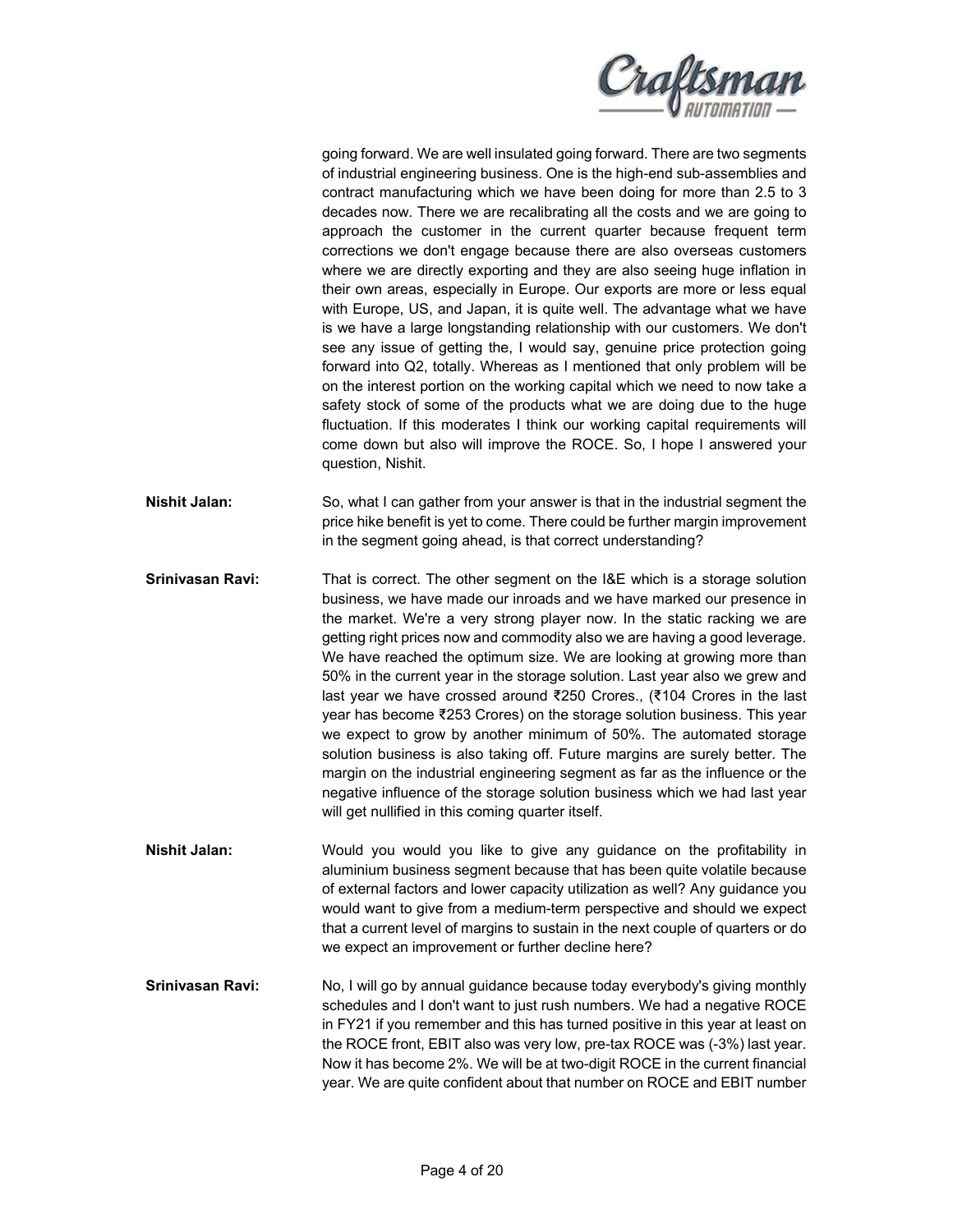

if you look at EBIT percentage, EBIT margin was (-3.8%) in FY21 for auto aluminium, now it is 1.9%. I think the worst is behind us. Here also the EBIT margin we will be in two digits going forward.

- **Moderator:** We'll move on to the next question. That is from the line of Sagar Parekh from Deep Financial Consultants.
- **Sagar Parekh:** I have two questions. First, I want the capacity utilization number for all the three divisions if you can give us, please.
- **Srinivasan Ravi:** Whole year we were around ranging between 60% to 70% on auto powertrain for the full year and some months we had higher percentage. Auto aluminium for the full year has been around 40% odd.
- **Sagar Parekh:** 40%?
- **Srinivasan Ravi:** For the full year 57% on the auto aluminium.
- **Sagar Parekh:** How much 57%?
- **Srinivasan Ravi:** 57%.
- **Sagar Parekh:** So, 40% is what then?
- **Srinivasan Ravi:** No sorry, I was looking at some quarter.
- **Sagar Parekh:** And industrial engineering?
- **Srinivasan Ravi: Industrial engineering our capacity utilization cannot be exactly calculated** because it depends on too many products. There is a lot of headroom there because it is not CAPEX intensive, it's product intensive. I think we have headroom to increase 20%.
- **Sagar Parekh:** Then this 34% rise in the sales in aluminium products for FY22 which from 330 to 440 that is largely driven by aluminium price increases or it's volume driven growth as well?
- **Srinivasan Ravi: Only marginally on the volume driven growth, that is more driven by the** price increase in the top line.
- **Sagar Parekh:** With some order wins that you mentioned at the start of the call, then can we expect some volume growth as well for FY23?
- **Srinivasan Ravi:** Yes, volume growth is surely there on the cards for FY23 and I would rather give a 3-year number. What was ₹440 Crores for FY22 if I fast forward to '26 I think we'll reach ₹1000 Crores number and we'll be very close to the ₹1000 Crores number in the previous year itself, the way it is going, the order wins what we're having. But I would not like to elaborate on these order wins currently.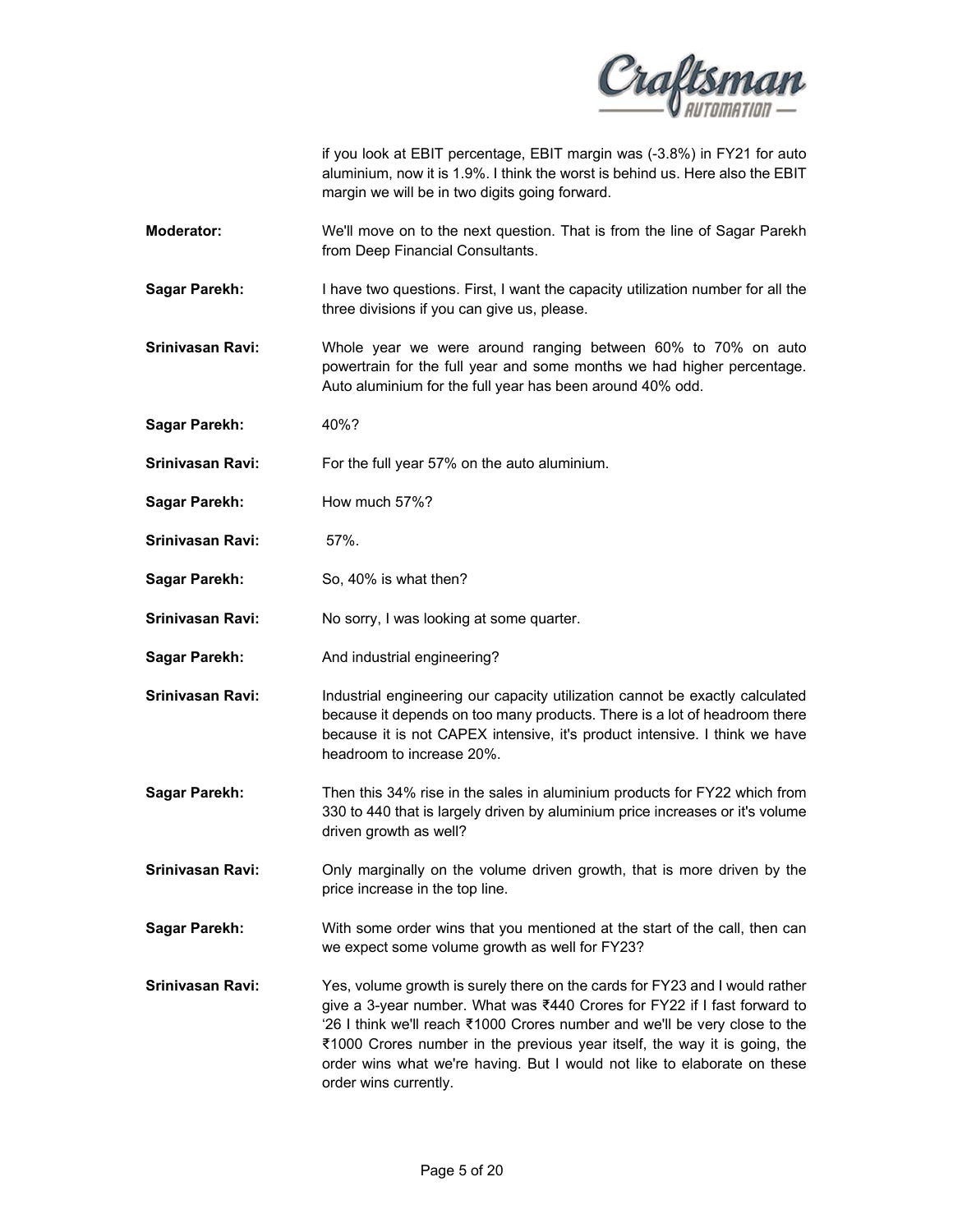

**Sagar Parekh:** This growth will be driven by passenger vehicle or will it be mix….

- **Srinivasan Ravi:** It is from passenger vehicles. A little on the two-wheeler EV also but mainly it's on the passenger vehicles. It is a combination of conventional IC engines, passenger vehicles and as well as EV also.
- **Sagar Parekh:** My second question was more on the medium-term outlook, actually on the automotive powertrain division. I believe that Daimler has decided to stop its medium duty engines and they have signed a pack with Cummins to provide this medium duty engine for their trucks and buses. How does that impact us and what are your thoughts on this?
- **Srinivasan Ravi:** Daimler the topline is quite high because we are supplying along with material and around more than 70% is raw material cost which is in top line. The value addition portion for Daimler is not a significant number as far as the auto powertrain value addition goes as a whole. What we see is even for Daimler, 80% of the value addition comes from our exports through Daimler to Brazil and only 20% comes from Daimler India. What is medium duty trucks in Europe is called heavy duty trucks here. The engines that is going to be getting changed as you mentioned, is on the 15,000 trucks which they produce in India. So that around 10,000 trucks we'll stop, 5,000 will continue because these are for other countries, they are still at the old emission level. Brazil the volume is around 60,000. So, when you look at the overall number of 75,000 what will get impacted in FY25 will be 10,000. And again, a portion of that in the FY28 there's a chance that Daimler Brazil also may shift to Cummins if the emission norm changes, that is still not on the plan at all as of now. I don't see that as today a big challenge because our dependency on Daimler itself is reducing as even in the current year I would say if you look at the value addition.
- **Sagar Parekh:** Is it possible to quantify our total exposure to Daimler or overall revenues to Daimler?
- **Srinivasan Ravi:** No, I don't want to talk about revenue. I'll talk about the value addition. Value addition on the auto powertrain. Last year we had done around ₹760 Crores totally on the auto powertrain on the value addition. I think around 80-90 Crores for the heavy-duty segment for Daimler will be there. Rest is medium duty which is they're going to continue for that. 10% will be the impact in FY27.
- **Sagar Parekh:** FY25, right or FY27?
- **Srinivasan Ravi:** No FY25 will be very small because Brazil is going to continue. Brazil is not yet moved to be BSVI, so when they move to BSVII only it will happen. That maybe on the card for FY28.
- **Sagar Parekh:** This 80 to 90 Crores includes Brazil shipments also from here?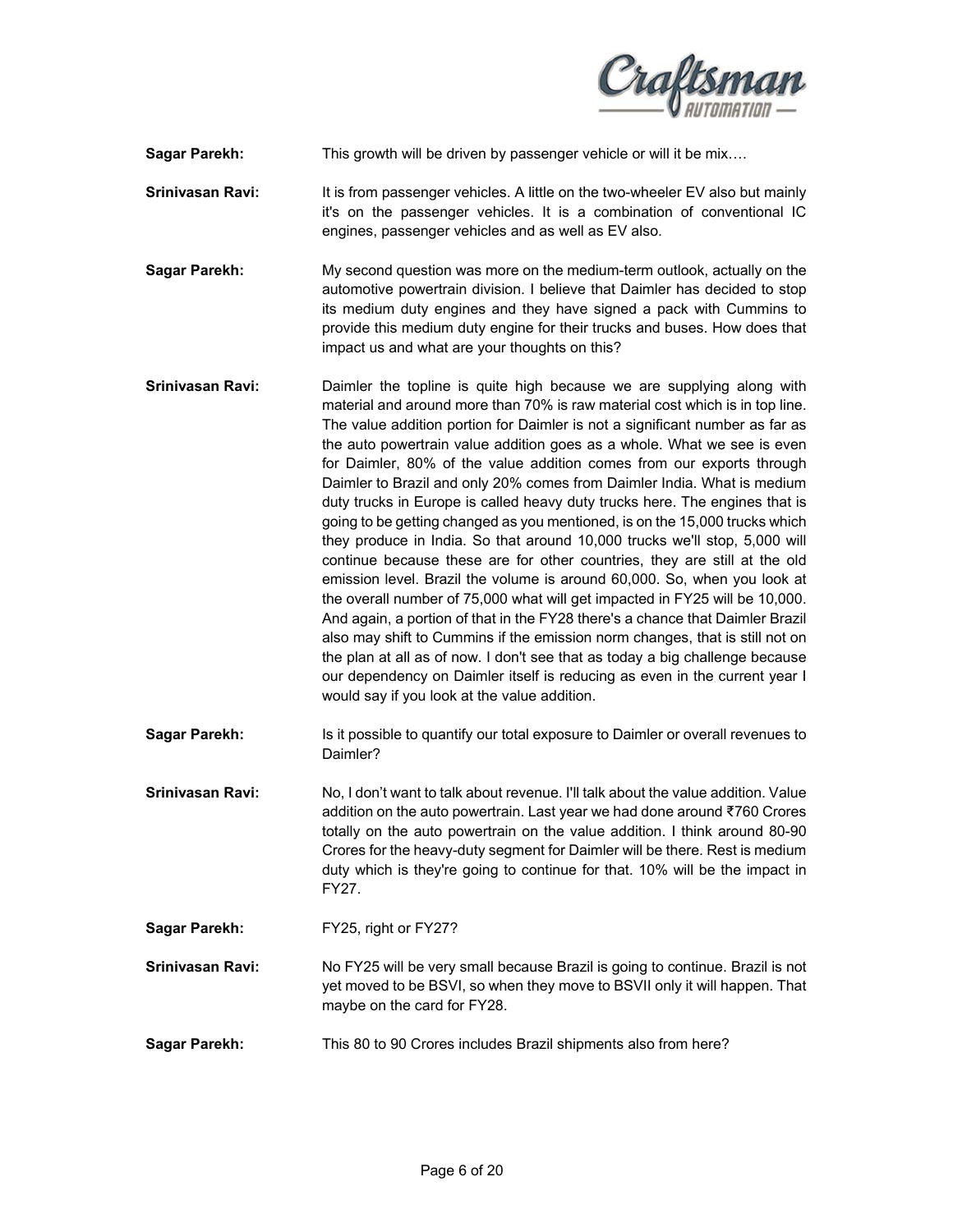

- **Srinivasan Ravi:** Yes correct, Brazil shipments and the FUSO range will continue as we know.
- **Sagar Parekh:** What will continue?
- **Srinivasan Ravi:** The FUSO, the medium duty range, Daimler that supplies FUSO that will continue. So, we will see that there will be an 8%-9% impact in FY27-28. By the time our other auto powertrain business will grow and maybe the percentage will still come down. We see it growing in the auto powertrain because nobody's investing further there and consolidation is happening in India. I see that we will continue to grow in good double digit, 20% maybe for the next 2-3 years shortly, after that also I think the double-digit growth in spite of loss of Daimler in FY28 I think we'll continue.
- **Sagar Parekh:** Just wanted to check this Daimler has given a target of like by 2030 they want to completely move away from ICE engines. Then the medium duty everything will be impacted then?
- **Srinivasan Ravi:** Medium duty in India is more moving towards CNG and other things. It depends on government subsidy and regulations, I'm not the right person to say it. We're watching it very carefully but there's a lot of export also happening on the powertrain area to other countries especially African countries. I don't see that we are going to stop or reduce. Maybe the growth may be muted I would say.
- **Sagar Parekh:** My last question for this aluminium business you said, you are targeting double digit EBIT margin for FY23, right?
- **Srinivasan Ravi:** Yes.
- **Sagar Parekh:** Because we were at about 2% for FY22. That will go to 10% or let's say 10% to 11%, so that'll be a massive jump in aluminium margin.
- **Srinivasan Ravi:** Yes, correct, we are caught on the wrong side of the trailing quarter which we were buying aluminium at a price and selling it lower. Apart from the lower capacity utilization this was the reason. Now we've added some products which are having higher value and in steps I think our dependency on two-wheeler will come down in the next 2-3 years.
- **Moderator:** The next question is from the line of Joseph George from IIFL.
- **Joseph George:** You mentioned that in FY22 there was a working capital hit because you have to increase inventory. What I want to understand was next year do you expect that to normalize and as a result from a cashflow perspective do you expect working capital to release cash in FY23?
- **Srinivasan Ravi:** We are at least going to grow by 20% as I would say the guidance and taking into consideration current market condition, the war, whatever environment higher interest rates. So hopefully we'll do more than 20%.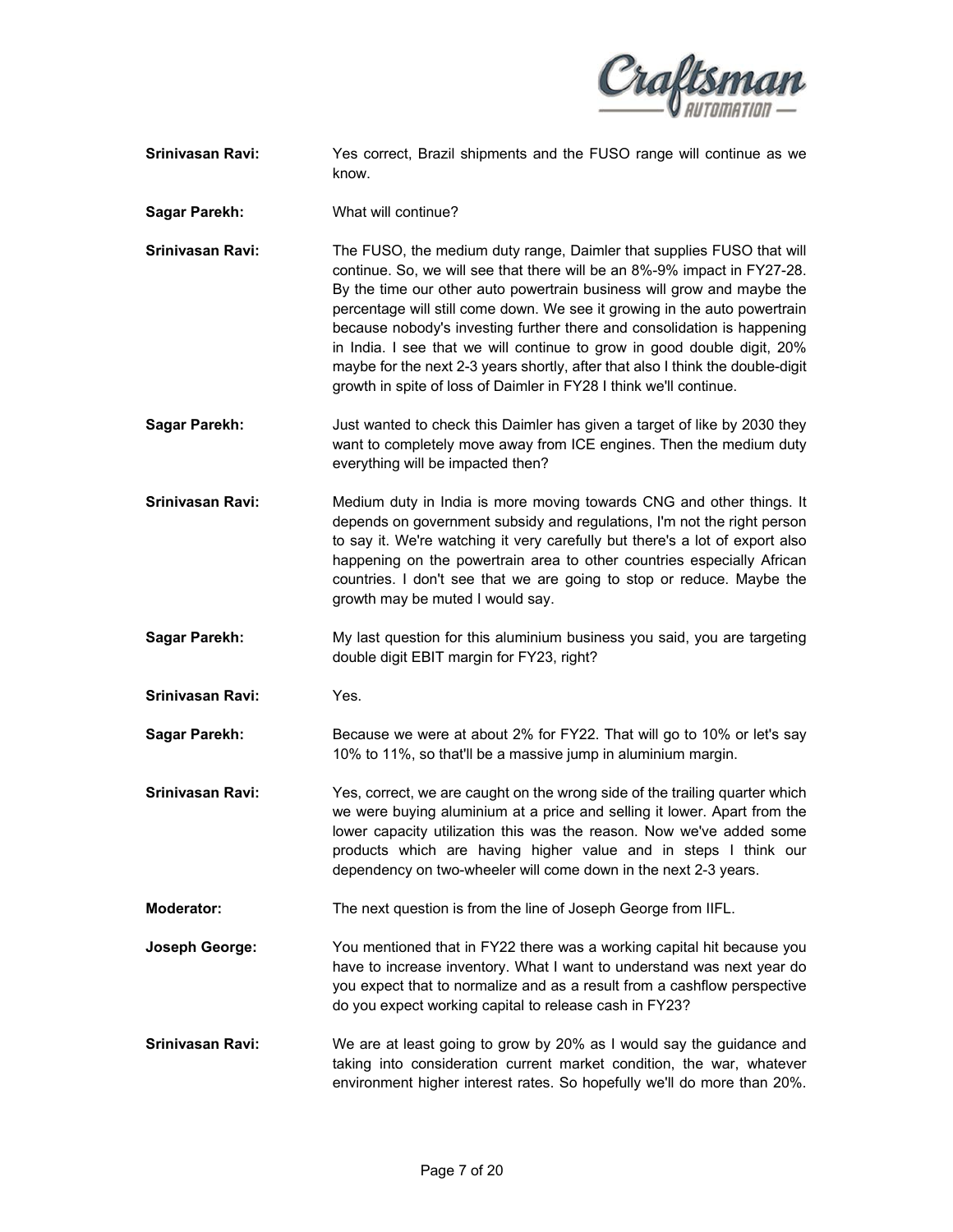

Even at 20% level I don't see increase in working capital requirement. The number of days will come down and the commodity prices remain such as we will see a reduction in the working capital requirement.

- **Joseph George:** Basically, it can either release or stay at the same level as FY22 and it will not hurt in FY23?
- **Srinivasan Ravi:** No, it will not absorb money. I would say that even for 25% growth the working capital will not grow going forward.
- **Joseph George:** The next question that I had was in relation to capacity utilization, you've already answered that question segment wise. But you would have a capacity increasing through the course of the year. I just wanted to rephrase that question. If all the plants that you had at the end of FY22 were to operate at 100% level or if for instance 90% of the optimum levels, if they were to operate at 90% levels what will be the annual revenue that we'll be able to generate? Of course, there is seasonality and all of that. But just to understand with respect to the revenue generating capacity of all the assets at the end of the FY22.
- **Srinivasan Ravi:** I would confidently say that today our capacity to produce is—with the current product mix is—around ₹300 Crores a month.
- **Joseph George:** So that comes over 3,500-3,600 understood. The last question that I had was could you give the storage solutions revenue for the fourth quarter? I mean you gave the number for the full year, I thought you mentioned ₹253 Crores. Could you give it for the fourth quarter as well?
- **Srinivasan Ravi:** Yes, we will give it. You can shoot next question while CFO is taking the number out.
- **Joseph George:** I am done with the questions.
- **Moderator:** The next question is from the line of Abhishek Jain from Dolat Capital.
- **Abhishek Jain:** My first question was related with the powertrain margin. What is the revenue and margin outlook for the first quarter for powertrain business given recovery in the tractor segment volume and resentment which is more concentrated toward the assembly only?
- **Srinivasan Ravi:** The guidance which we can safely assume is ₹600 Crores odd for Q1 with the same percentage for the auto powertrain, auto aluminium, industrial engineering.
- **Abhishek Jain:** How much impact do you see in the revenue from the Daimler India in the powertrain business for the near term? I mean to say for FY23 and 24.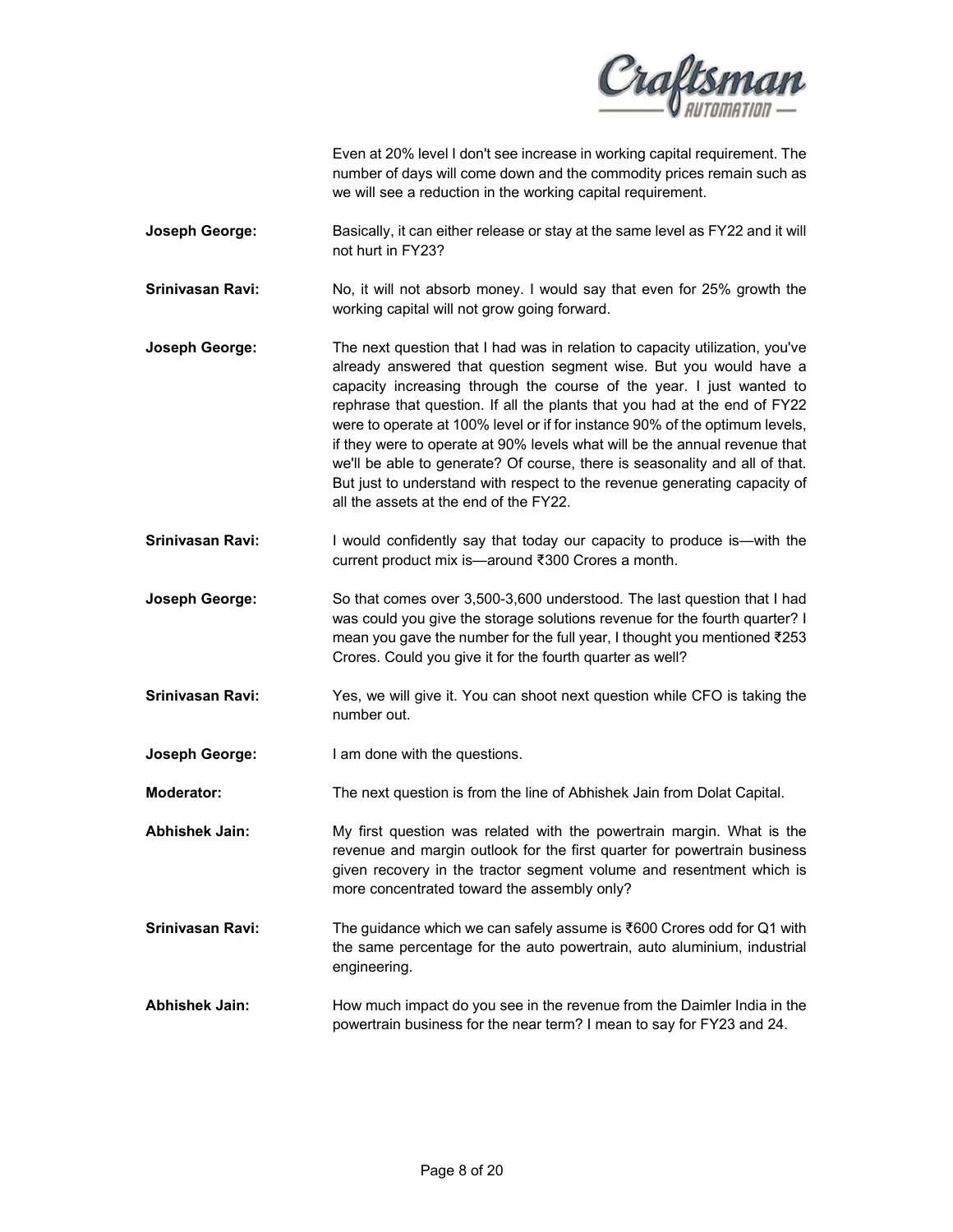

**Srinivasan Ravi:** Specifically, from a customer it's not right for me to answer so much in detail because it's a very strategic and also the point. Daimler, I think bulk of business comes from Daimler Brazil, I would say 70%-80%. So, I will not answer that question. To answer Mr. Joseph's earlier question about storage solution; we have ₹65 Crores revenue for Q4 last year. Abhishek, please pardon me for that. Because we need all our customers and I don't want to take any controversial questions here.

**Abhishek Jain:** What is your CAPEX and the debt repayment plan for FY23?

**Srinivasan Ravi:** FY23 our guidance for CAPEX as it stands today it may change going forward. As we mentioned that we are going for minimum growth of 20% but in case something changes quite dramatically to an upward growth then we may revise the CAPEX. But as of now it is almost in line with our depreciation portion, it is around ₹215 to ₹220 Crores is what we have planned for.

**Abhishek Jain:** Including maintenance CAPEX?

- **Srinivasan Ravi:** Results coming contrary to the guidance. If it is much more than 20% then we may have to look at it.
- **Abhishek Jain:** What is your repayment plan for FY23?
- **Srinivasan Ravi:** I didn't get the question please, sorry Abhishek.
- **Abhishek Jain:** What is your debt repayment plan for FY23?
- **Srinivasan Ravi:** I think debt will reduce by around 100 Crores is what we expect, a combination of term loan as well as working capital loan. Our debt as of March '22 stands at ₹713 Crores, long-term debt has reduced from ₹546 Crores last year to ₹522 Crores. Working capital has increased from ₹150 Crores to ₹193 Crores. We don't expect working capital to increase further. We expect long-term debt to come down.
- **Abhishek Jain:** And my next question is related with the industrial segment. This quarter we have seen improvement in the margin. Is it because of price hike which was due in the assemblies, sub-assemblies and the fully finished products or is it because of the some….
- Srinivasan Ravi: **I** have lost your last sentence; you were not clear.
- **Abhishek Jain:** There are two segments in the industrial, one is that storage solution system and another is the assemblies. In this quarter we have seen improvement in the margin. Is it because of the price hike which was due in the assemblies and sub-assembly side?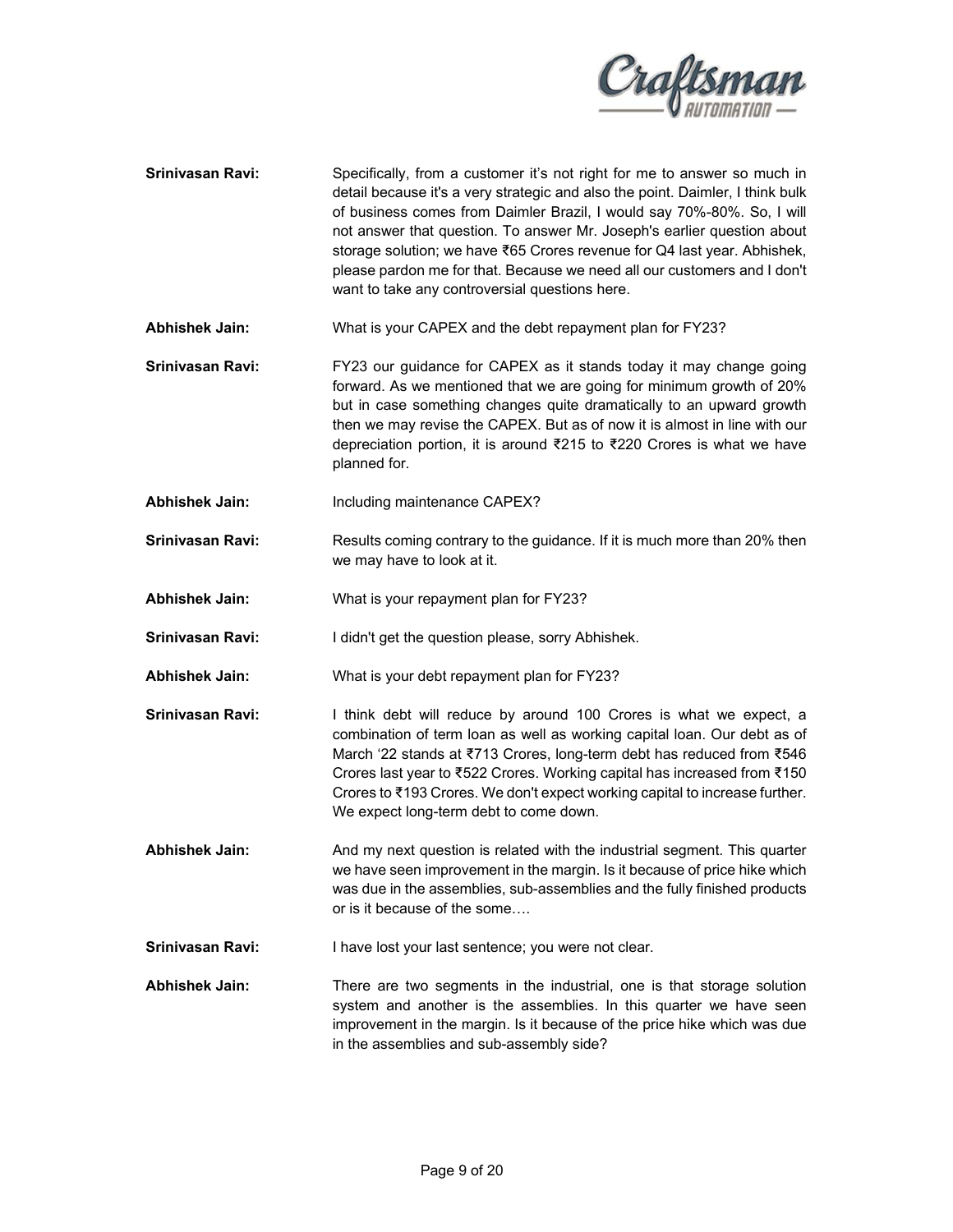

- **Srinivasan Ravi:** No, we have not even requested for the price hike in the sub-assembly. We need to make the request. We'll be making the request shortly and we'll maybe getting it in Q2-Q3 period. It is more due to the pass through of the commodity prices for the storage solution which give the better returns.
- **Abhishek Jain:** What is the current margin for storage solution business and the revenue in FY22?
- **Srinivasan Ravi:** It will change from project-to-project Mr. Abhishek. But we are seeing good improvement there that's what I can tell you. Today our order book on the storage solution, as of date if we look at it, we have close to 150 Crores pending order.
- **Abhishek Jain:** Most probably that this business will grow with a CAGR of 30%-35% going ahead?
- **Srinivasan Ravi:** No, I think it will grow at 50% to 60%.
- **Abhishek Jain:** What margin we can assume for this storage solution business?
- **Srinivasan Ravi:** The EBITDA margin may be at a low double-digit for the storage solution but ROCE will be in line with the company's overall ROCE which is around 20% because this is not a high CAPEX business.
- **Abhishek Jain:** Overall margin of the industrial side?
- **Srinivasan Ravi:** It is now low, it has dropped from 17% to 16% EBITDA, but earlier we used to be 19% EBITDA. With these actions in place Mr. Abhishek whatever you had mentioned about price correction in the high-end assemblies and also better pricing for our storage solutions, we will go back to 17%-18% EBITDA margins.
- **Abhishek Jain:** My last question is from the aluminium business. You won the new business for the automatic gearbox housing and the e-axle side. Can you throw some more light like the quantum of the business and the kind of the margin you will get there?
- **Srinivasan Ravi:** For strategy reasons I would not like to name any customer because you know very well that some orders have been secured, some orders are about to be secured. I would like to discuss in in the next earnings call on this matter please.
- **Abhishek Jain:** What was the contribution for the two-wheelers versus four-wheeler in aluminium business in this year and how would be the mix going ahead on FY23?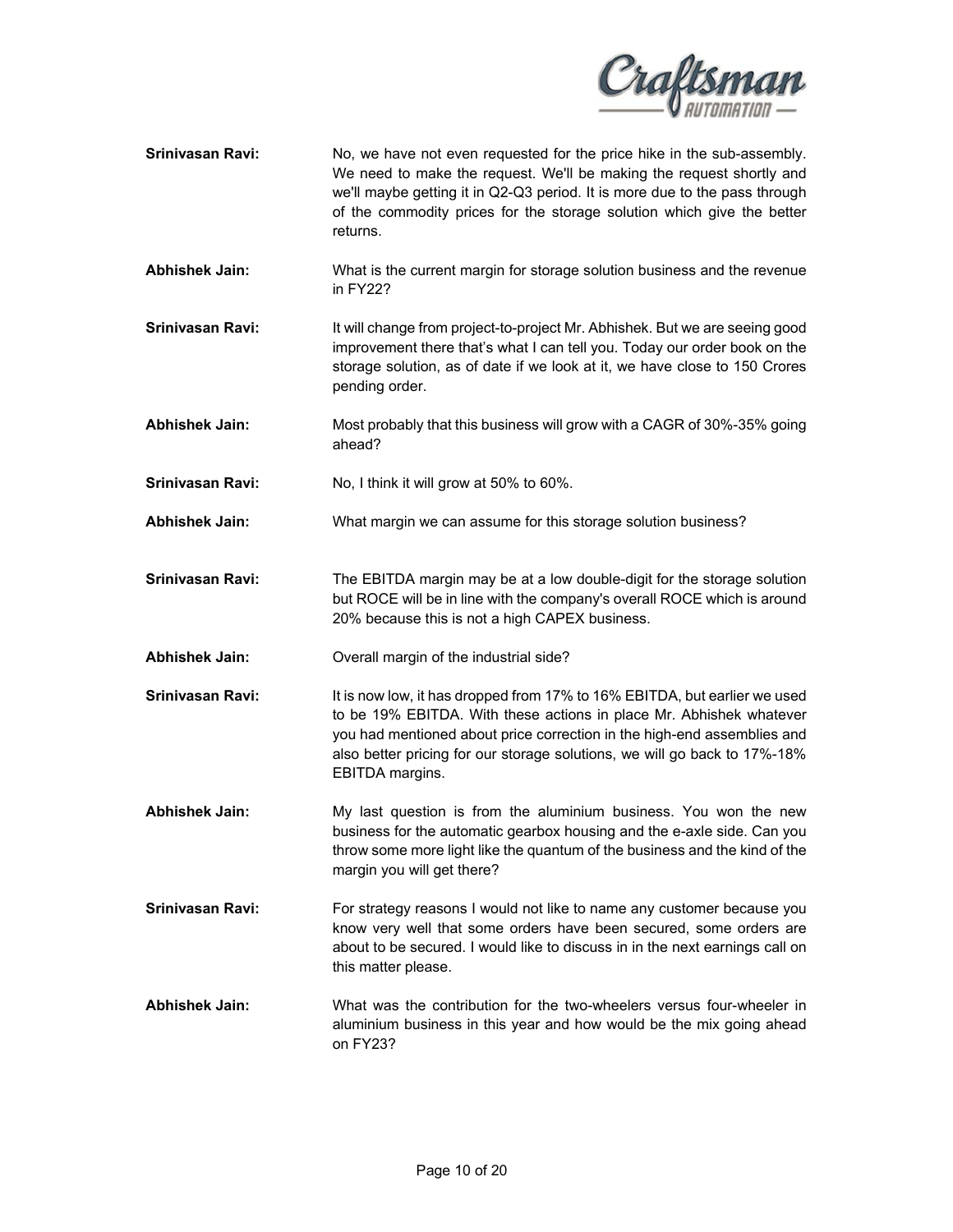

**Srinivasan Ravi:** FY23 we'll see a change 5%-10% from the current level of—I think it must be closer to 80%--it is 87% we will see it going below 80% in the current year. What we see is FY25 we will be at 50-50.

**Abhishek Jain:** Most probably the business from the PSA will come in FY24 end…

- **Srinivasan Ravi:** It's not only PSA. We have got other orders from OEMs or Tier-1 suppliers which I would not like to elaborate now. Yes, it's quite sizable the orders. PSA or Stellantis is already mentioned in the last 1 year, so is it yet to start production. But these new order wins which we were expecting or just taken are going to come into production quickly because we see more speed of implementation by the OEMs themselves for these changes.
- **Moderator:** The next question is in the line of Pranay Roop Chatterjee from Burman Capital.

**Pranay Roop Chatterjee:** Could you please share the value-added segment wise for Q4 2022 versus Q4 2021?

**Srinivasan Ravi:** You want the comparison, right?

**Pranay Roop Chatterjee:** Yes. Comparison of value-added segment wise, quarterly.

**Srinivasan Ravi:** For the year I will just quickly read through while we also read for the quarter also. The value add for auto powertrain for FY21 was ₹542 Crores and FY22 was ₹762 Crores, auto aluminium in FY21 was ₹121 Crores and in FY22 was ₹147 Crores, industrial engineering was ₹223 Crores in FY21 and ₹267 Crores in FY22. Now I am reading the numbers for you for the quarter; for the power train, the value addition for Q4 last year was ₹201 Crores versus ₹210 Crores in the Q4 of FY22. This is mainly because of the farm sector now coming back. Then for the aluminium segment, Q4 last year the value add was ₹39.62 Crores and this time it is also ₹36.5 Crores. More or less it's the same the drop into two-wheeler sales was quite significant in Q4 and the value addition for the industrial engineering segment last year was ₹62 Crores and this year has been ₹84 Crores.

- **Pranay Roop Chatterjee:** Now in your industrial and engineering segment, you generated a revenue of ₹186 Crores approximately in Q4, out of which you said ₹65 Crores is storage which would mean that the other industrial segment is around ₹121 Crores. If I'm not wrong this ₹121 Crores last quarter was around ₹90 Crores, the non-storage portion. Is it true that it has actually registered 36% quarter-on-quarter growth, the other industrial segment?
- **Srinivasan Ravi:** It may be right there but I would say that these are...the industrial engineering segment itself on the other high-end subassemblies we have to look at for the year because the one shipment the bigger subassembly product which doesn't go through in that particular quarter. It may reflect in the next quarter. These is not a daily sale figure or a monthly sales figure. That is what is my take on that.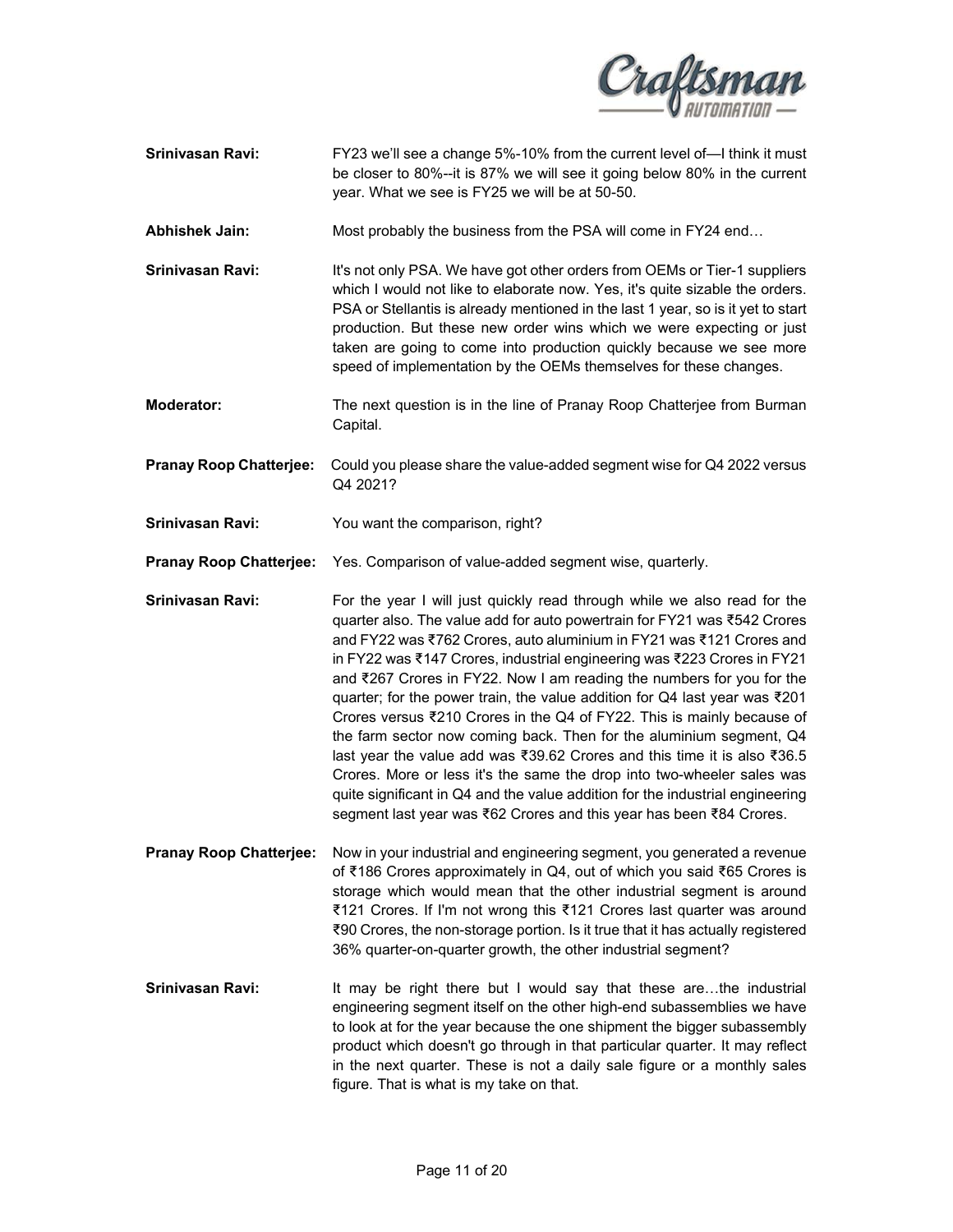

- **Pranay Roop Chatterjee:** If I look at your EBIT margins for industrial and engineering, it was around 16% if I'm not wrong, 30 Crores was the absolute number and percentage will be 16% which is significantly higher than what we've seen in past quarter. My question is are there any one-offs in the 16%?
- **Srinivasan Ravi:** No, one offs. I think the automated storage solution, there was some supply where there's a better pass through is there and also in the static racking also our pricing was right. You're talking about Q4 or you're talking for the full year?
- **Pranay Roop Chatterjee:** Q4. So Q4 has 16% EBIT margin?
- Srinivasan Ravi: No, I am very sure. No, one offs.
- **Pranay Roop Chatterjee:** My last question would be in the power train segment, has there been a broad change in the mix between M&HCV, construction equipment, PV and the other segments that you have? Do you see a broad change as of today versus let's say a couple of years back?
- **Srinivasan Ravi:** We see some change going forward but otherwise there is no change as of now. Farm sector as usual is a little cyclic in nature and then depends on the monsoon plus also depends on the inventory which we are carrying. The CV for FY22 has been around 54%, the farm sector has been around 18%, off-highway around 20%, passenger vehicle has been 8%. So, I see the same way going forward also.
- **Pranay Roop Chatterjee:** Last question and I am just back tracking a bit to the I&E margins. Since you said there no one-off; can we expect such similar margins in the next two-three quarters as well assuming more further price hikes in commodities?
- **Srinivasan Ravi:** Yes, I think it is realistic to expect that, yes.
- **Moderator:** The next question is from the line of T. S. Vijay Sarthy from Anand Rathi.
- **T. S. Vijay Sarthy:** Just wanted to check, we hear from the market that there is some nonavailability of raw materials with respect to aluminium forging side. Because of the pricing there are many export opportunities and supplies are not in a position to supply? Is that the case and is it continuing, that's one? Second last quarter, you had indicated about the 2-liter diesel engine were one of the components that would get localized and that will be a big opportunity. You said it will kickstart in '23. Is that on and could you give us more information on that?
- **Srinivasan Ravi:** Yes, that orders have been received by us. It is already under development. There is also one very good factor and there is lot of customer participation in the CAPEX. So, our CAPEX is very much limited and there is very good visibility for the next 5 years forward with the customer and it is a very popular powertrain product with one of the world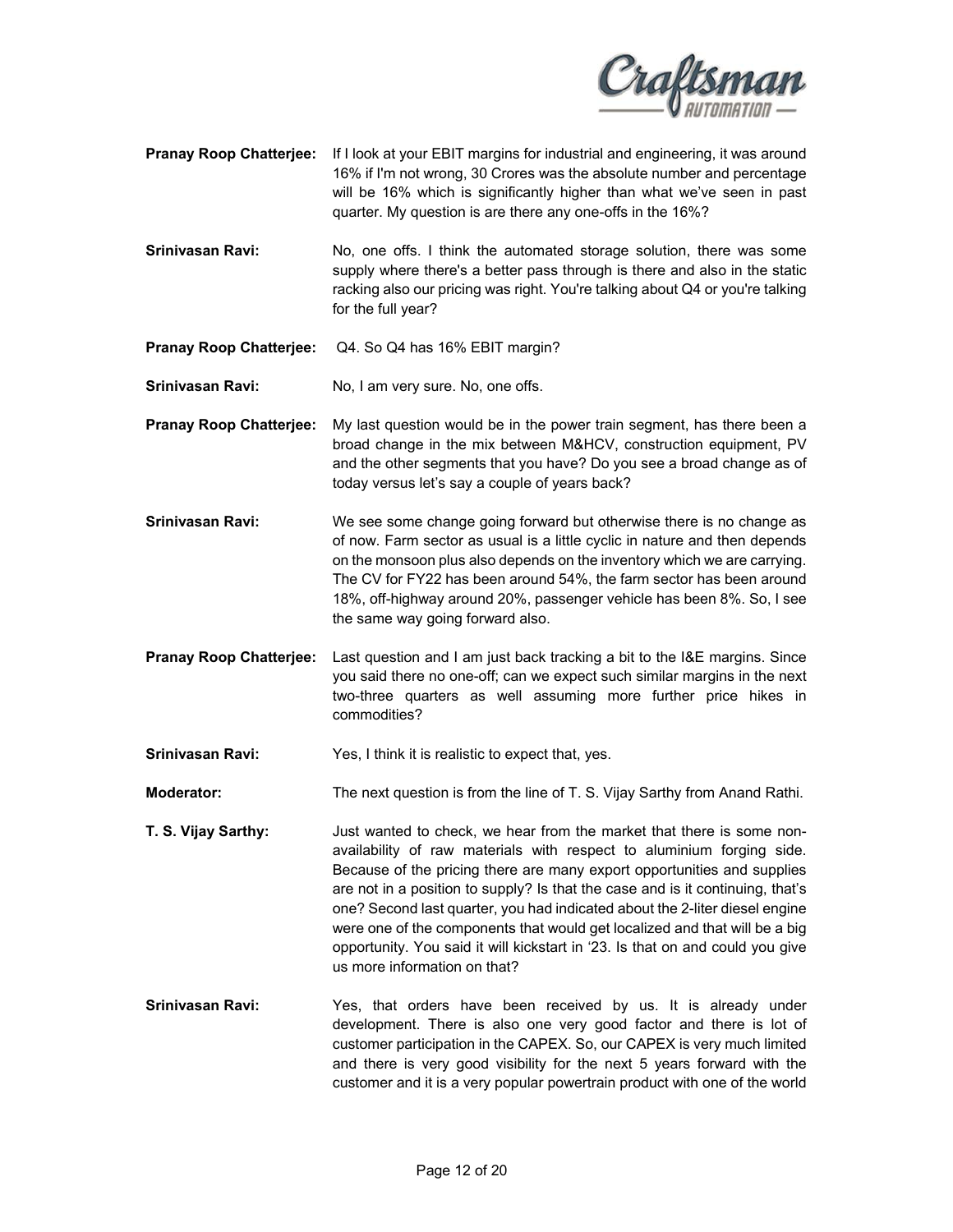

leading powertrain manufacturers. That is a very good line for us. That would be very sizable but I see that production here will continue and may be this may be used for the global hub and the future, we hope so at least is only a wishful thinking but we see other manufacturers from Japan who are making India as a global hub for the diesel engines especially for pickup trucks, small pickup trucks for the African market which is still at an emission level 1-2-3. And even also tractor manufacturers are increasing their exports from India to African countries because they are still basic at the emission level 1 and 2 totally or zero emission I would say. So, the manufacturing on the powertrain business will continue. Your first part of the question aluminium there is no problem about aluminium availability. It is only the fluctuating price and uncertainty in shipment, delay and for whatever may be raw materials coming in. Earlier it was also some commodities like, surprisingly silicon, which went three times more for a short period just like some of the other manganese say for the casting business. Of course, we are not impacted by the manganese. We don't see any issue there on the availability but now one point we need to take into consideration is the FOREX. Rupee has been depreciating a little now and that will have an impact on the import of the basic raw material or the ingots either way so we will see some inflation but I think aluminium has been decently steady in the last 2-3 months. The overall consumption of aluminium has not been great all over the world so we feel it will be quite stable going forward. We don't see it inflationary.

- **T. S. Vijay Sarthy:** Another follow-up question on this 2-liter diesel. Does that spread your wings to some of these commercial vehicles also given that it could be a key component across the segments within the truck, that is one? Second is there any way that you could help us understand the number, quantification in terms of the size and all that?
- **Srinivasan Ravi:** We are talking to for various orders for the trucks also for the engines for fully finished blocks and heads totally. The reason being that the variety is becoming more in the market here. You will see the trucks are having now 16-18 wheels, 24 wheels, something like this so the number of axles are also more. So, we see that migration and the volume, the number of powertrain requirements variety is also increasing. So, we are getting good enquiries as we are the only manufacturer who can machine these powertrain products to the required precision for BS-VI. We see good opportunity.
- **T. S. Vijay Sarthy:** This is over and above the peak revenue of Rs. 1,500 Crores that you would do in automotives trucks were to grow. Am I right or this order is part of the Rs. 1,500 Crores?
- **Srinivasan Ravi:** No, we have been the top line of Rs. 1,150 Crores in the last year and we expect to grow a minimum of 20% this year and as things stand, we also expect that to continue that 20% level for at least the next 2-3 years then it should moderate. There will be some loss of some business but there is some additional business so it should moderate at around 10% growth.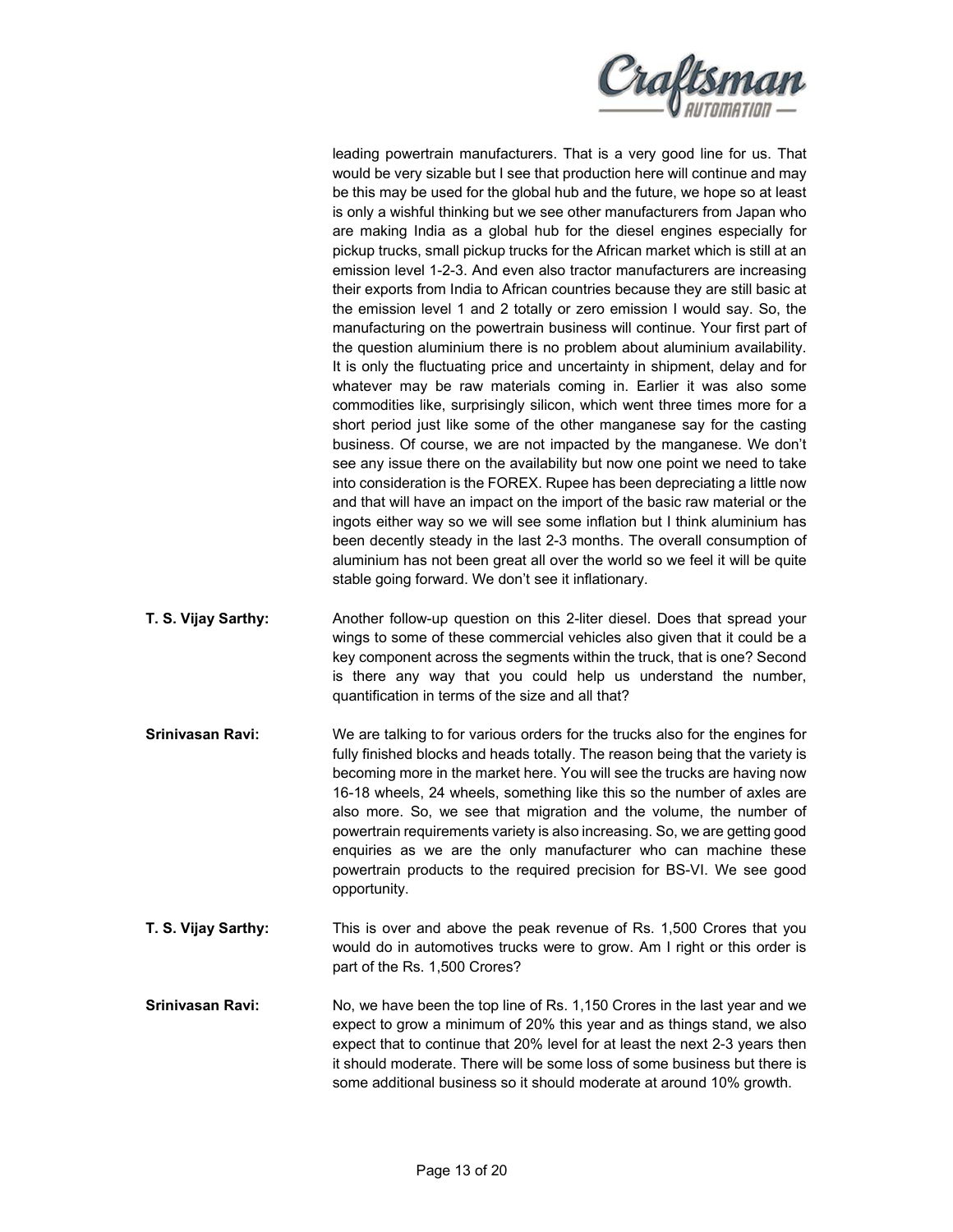

- **T. S. Vijay Sarthy:** What is the under recovery in the cost that you had to take up now and given that the raw the material price have just gone up in the last 2 months, that we will see an impact while there not be still part of the consumption basket but whatever is the under recovery that we have till now could you help us quantify and therefore the impact that we will see in the first half?
- **Srinivasan Ravi:** No, auto powertrain we don't have under recovery or over recovery because it's a straight pass through so it is in contract with the customer and in this case our esteemed supply partner, very clearly and in some of the cases only job work where we don't even buy the material. So, we are not exposed there at all. Aluminium it is more on the real terms now. All the manufacturers have moved into this method where it doesn't hurt the supplier.
- **T. S. Vijay Sarthy:** So is under recovery expected in the industrial business and therefore these current margins may not sustain in the medium-term. Is that a fair assumption or?
- **Srinivasan Ravi:** No, there is no under recovery as of today. We had under recovery for the auto aluminium business last year but we don't have any under recovery for the auto aluminium business. Industrial engineering business we are yet to pass through the increases for the high-end product supposedly manufacturing and storage it is, at least on Q4 it is real time now more or less. So, I don't see any under recovery going forward.
- **Moderator:** The next question is from the line of Amyn Pirani from J. P. Morgan.
- Amyn Pirani: **First of all, just wanted to re-visit some commentary you made in tractors.** I think I was not able to fully follow. You said that farm equipment or tractors is around 8% of your revenues?
- **Srinivasan Ravi:** no, passenger vehicles. Passenger vehicles is 8%, farm will be 18% I think so. Construction equipment is around 20%.
- **Amyn Pirani:** 18% to 20%?
- **Srinivasan Ravi:** I will read out the numbers for FY22. The commercial vehicle top line was ₹620 Crores, off-highway was to ₹232 Crores , passenger vehicles ₹97 Crores, farm equipment was ₹206 Crores.
- **Amyn Pirani:** You were also mentioning that while 4Q was a weak quarter in terms of the OEM requirements from the farm side but you have seen a sequential recovery in 1Q? Is that correct?
- **Srinivasan Ravi:** Yes, everybody's numbers for the month of May projections are quite high.
- **Amyn Pirani:** Isn't a seasonal thing or you are seeing over and above that, you are seeing a strength in the ordering?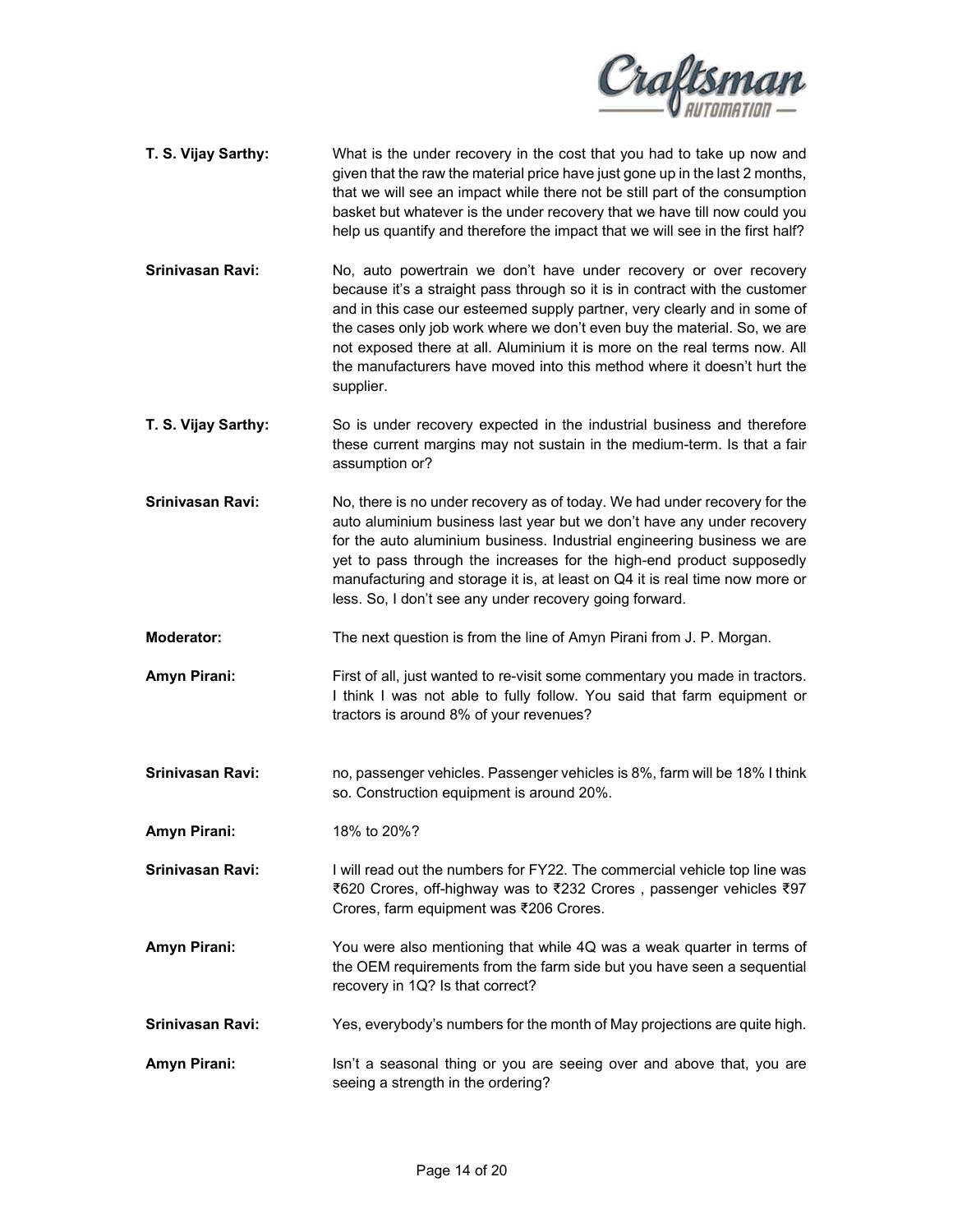

- **Srinivasan Ravi:** It is seasonal, agreed. I don't see anything apart from the seasonal but exports are little steady. As I mentioned almost everybody is getting into exports to Africa. The baseline is improving. 10% of the revenue now is coming from exports and this is likely to increase going forward. Once the construction sector sees some rebound the tractors sale will increase. So that is also going to be used for non-agri segment also.
- **Amyn Pirani:** Just on the cost side, obviously there has been a lot of discussion around commodity prices and pass through but just wanted to get a sense from you; are you seeing a high inflation in non-commodity related expenses for you and especially on the power side? And the second part of the question is given the kind of noise that we are hearing on coal availability and power shortage and power cuts; as a company have you faced any issues on that front or do you anticipate any issues either on power availability or power cost going forward?
- **Srinivasan Ravi:** I will answer that in two parts. First, I will answer the power and second, I will answer the other inflationary cost which we already have faced in the past year itself, that is one of the reasons some of the performance, we are not happy with the performance because we had these impacts. There is power outages in the North wherever we are having the plants as well as in the West. And these outages are little disturbing because it is stopping the production also in a way. It is not the planned outage so this is a problem. And today power cost per unit which is around Rs. 7-8 a unit when we are getting it from the state utilities or we are buying from the exchange or we have some contracts with the private power producers. When we generate power with our generating engines, the power cost is coming to around Rs. 35 because it is 2.8 units per liter of diesel. Then we talk about diesel cost more than Rs. 100 then gas means not all the plants are connected to the gas pipeline so we are now changing to gas. But overall, our power cost for the company as a whole, on the top line, it's around 5% and on the value addition portion of it, it may be close to around 9%-10% is what my rough estimate is. The 9%-10% I think on the value addition will increase surely going forward. So, it may shave-off to 1 or 2 EBITDA level and percentage points but better capacity utilization and topline growth will have led to better overheads absorption and that should more than nullify that. I will come to the elephant in the room. Elephant in the room is not the power for us, it is not the commodity for us. The commodity is anyway level playing segment for everybody in the market whether it is delayed or something, everything will fall in place. I think the elephant in the room for every company, most of the companies like us will be on the manufacturing cost related to manpower which they are seeing for 20%-30% inflation once the annual report is published you will see the numbers would have gone up by 20% on the manpower related expenses. This is one of the reasons which was I was little guarded or reserved while talking about CAPEXs. We are reserving some of the CAPEX as in the last year and the current year also for modernization as well as semi automation or automation which we build such products ourselves. So, we are keeping a keen eye on the cost of people. We need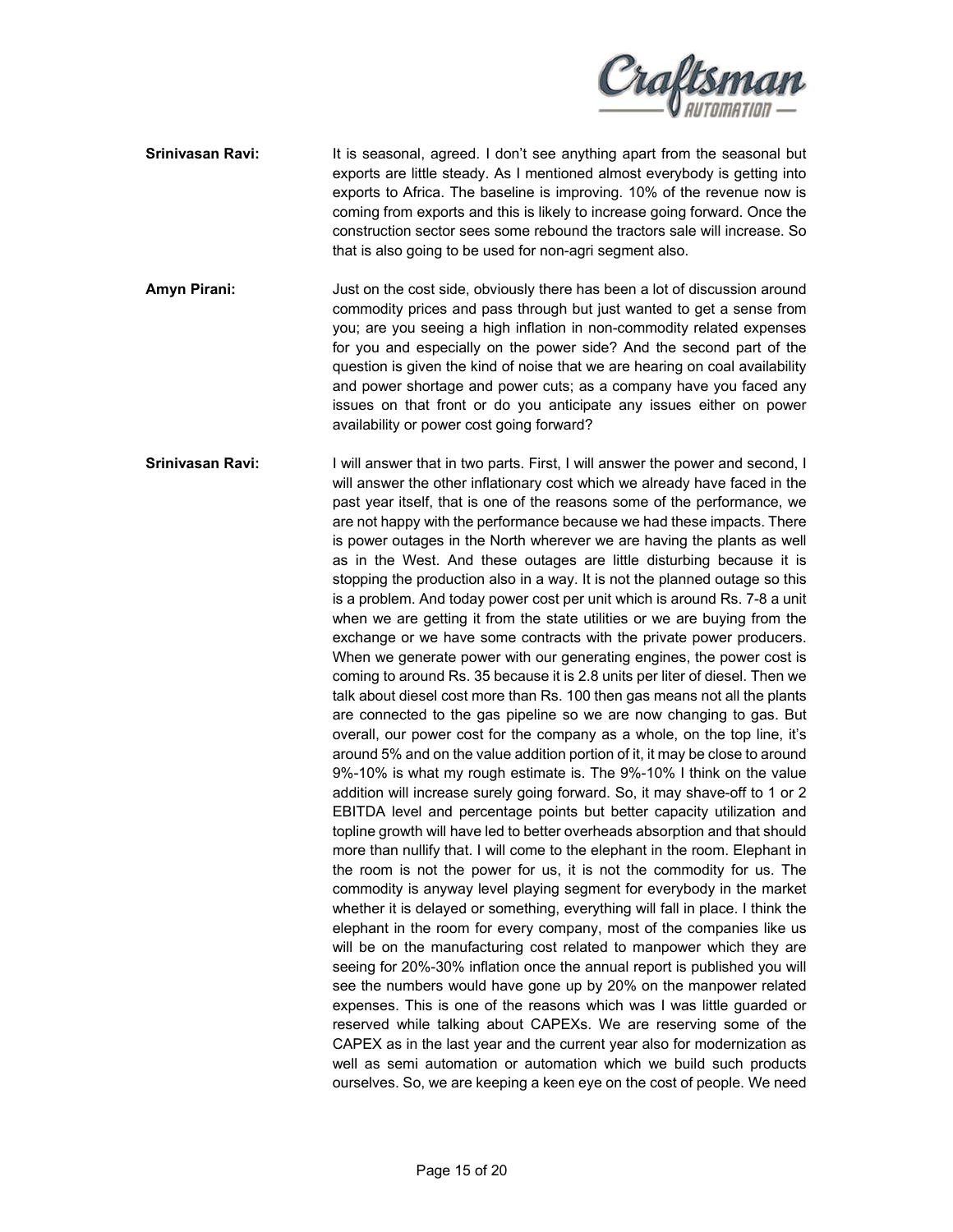

| to give them the proper salary increase. So, we have to compensate not     |
|----------------------------------------------------------------------------|
| only for inflation, but also, we have to see them growing. So, we cannot   |
| have increased headcount. The means the 20%-30% growth what we are         |
| planning has to come from with the same amount of people. This means       |
| that we have to rethink a little, which we've been always conscious about. |
| Today on our value addition, the manpower costs are quite significant. It  |
| is around close to 18%-20%, I would say on the value addition. No point    |
| in talking about the top line to manpower cost because top line can be     |
| anything because of the commodity price. We are cognizant of the fact      |
| that we have to work on this.                                              |

- **Moderator:** We'll move on to the next question that is from the line of Vishal Srivastav from Swan Investments.
- **Vishal Srivastav:** Most of the questions have got answered. I have one question regarding CAPEX you said that it will be around Rs. 215-220 Crores odd for FY23?
- **Srinivasan Ravi:** Yes, I will. If you're looking at a 20%-25% growth, it will be at that level. Suppose we are revising the growth number then we may come back to you at or after in during the Q2 earnings call. If there is anything dramatically changing.
- **Vishal Srivastav:** My second question is regarding the most sustainable run rate for the aluminium product business. Are we anywhere targeting, our earlier targets were around 10% to 12%? Are you seeing that sort of achievable in the near future?
- **Srinivasan Ravi:** Yes, we are getting orders for higher tonnage presses what we have which are a non-two-wheeler business, which is a better revenue and also a little intricate machining, number two and also another segments of the autopowertrain like gravity die-casting and low-pressure die-casting we are also getting some new businesses which are not CAPEX intensive but there is also our skill level there is and we have a more than 20-year history in there. We will continue to do well on the auto aluminium. I think this with the EV opening up, it's becoming more important I would say.
- **Vishal Srivastav:** Going forward, from a 2-year perspective what is your target for auto aluminium product business in terms of margin?
- **Srinivasan Ravi:** See we are talking about the operating leverage to set in. When you're talking about FY26, I can very confidently say the top line should be in the region of Rs. 1,000 Crores, that is very clear. The FY25 depends on how the economy moves, what happens in rest of the world. We are seeing frequent headwinds coming in. Whenever the operating leverage when you cross the 70% level of the utilization level, I think the margins are said to improve. I will just take one more sentence added to that. We are the last entrant, major entrant in the auto aluminium business. That has to be taken. In spite of that we have performed. Now with the turbulence in the market for the new products coming in from almost all the PVs, this will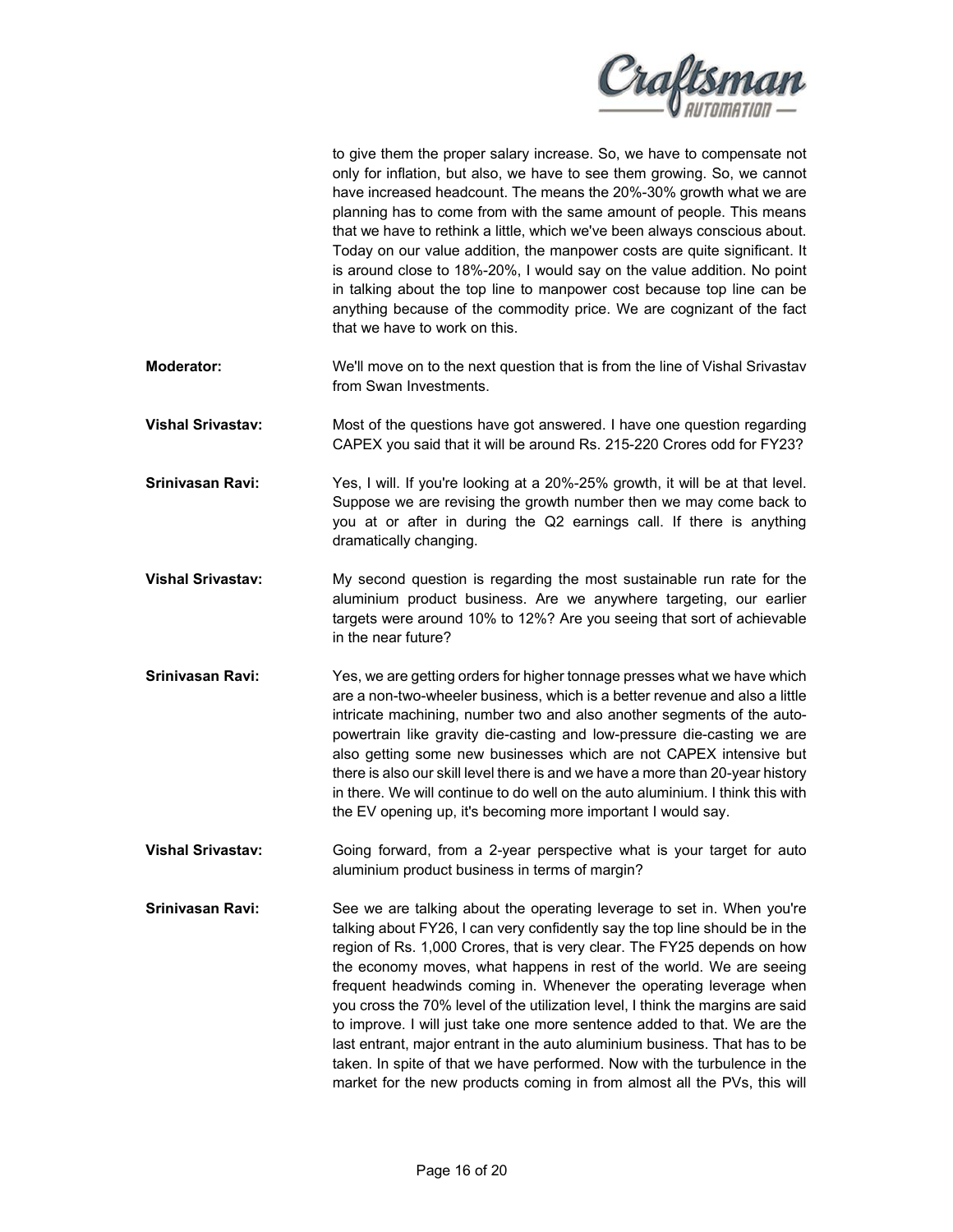

change the game going forward as we may get new customers in our fold. That is what we expect.

**Vishal Srivastav:** At Rs. 1,000 Crores revenue by FY26 which you are expecting. Can we be near the EBITDA margin of close to around 15%-16% odd?

**Srinivasan Ravi:** The aluminium prices may even change the top line to say Rs. 1,100 or 1,200 or 900 if the aluminium prices drops. I would rather talk about the return of capital employed which will be very close to 15%, above 15% and more close to 20% is what I would look at. And EBIT margins also at a good two-digit. The EBITDA is a little risky for me to talk about than compared to the top line.

**Vishal Srivastav:** My last question is regarding there has been increasing trend of other expenditure in your P&L. This quarter also Rs. 133 Crores odd compared to last quarter Rs. 119 Crores odd and it has been sequentially rising. Any important highlights you want to share?

**Srinivasan Ravi:** It's still proportional to the sales

**Vishal Srivastav:** I wanted to know is there any one-offs here or this is the sustainable run rate as a percentage to net sales?

**Srinivasan Ravi:** You're looking net sales right? If you're looking net sales, yes there is inflation on the manpower cost which is going to be there very clearly. You compared to the value addition, the net sales, then I think it'll be in line. There's no one off there.

**Moderator:** The next question is from the line of Disha Sheth from Anvil Investments.

- **Disha Sheth:** I wanted to ask that if we are concentrating on auto aluminium business. That will not reduce the overall margins of the company as powertrain has a very high margin and the growth in powertrain is lesser than growth in auto aluminium. I would just want your view on that?
- **Srinivasan Ravi:** Auto powertrain if we look at it, we have invested long back or from we started the investment in 2004. So, we have net assets, the amount of depreciation level is quite low. Whereas the auto aluminium is quite young. That is why you see that as the margins are lower but with better operating leverage auto aluminium also will pick up the margins and that is very clear and more segments will grow. I don't see one segment are not growing at all.
- **Disha Sheth:** Auto aluminium margins once the business grows margins are same as auto powertrain?
- **Srinivasan Ravi:** On the value addition. You have to knock off the material cost then look at the value addition. I think the margins will be same.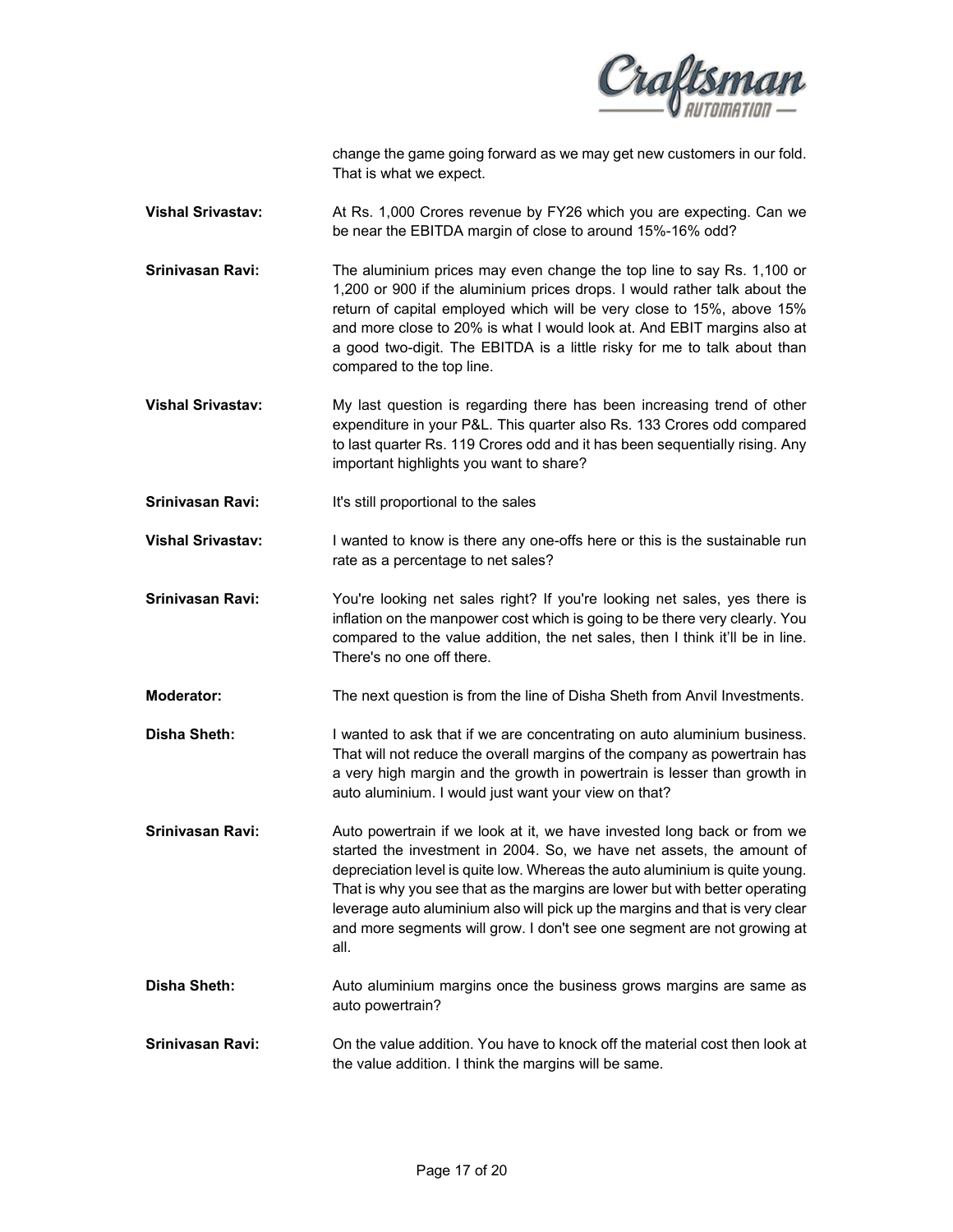

- **Disha Sheth:** Just a repeat question. You mentioned that Daimler there was some Rs. 760 Crores of revenue in FY22, right? Did I get it right?
- **Srinivasan Ravi:** No.

**Disha Sheth:** I had just missed that. You mentioned something.

**Srinivasan Ravi:** I don't want to talk about numbers of customer revenue which as I mentioned. I talked about ₹760 Crores for the company as a value addition post of it and I said that Daimler constitutes to around slightly above twodigit on that revenue, on the value addition.

- **Disha Sheth:** What is your view on CV going forward and the CV replacement both OE & replacement and your view from powertrain?
- **Srinivasan Ravi:** See the scrappage policy is a natural phenomenon which is already happening. We don't see a 15-year-old truck running on the highway because it is sub-economical to run it, that is also unreliable. The powertrain life is, with the increased axle load norms of the government to make it more efficient. I think the powertrain life is only around 6,00,000 kilometers and today good fleet operators are operating an average of around 500-600 kilometers a day. Within 4 years I think the vehicle needs replacement and the vehicle needs to go for secondary use where it will take bulk cargo but not the heavy cargo. So, this modernization will continue.
- **Moderator:** The next question is from the line of Pritesh Chheda from Lucky Investments.
- **Pritesh Chheda:** Two clarification. The mix that you mentioned PV, farm, construction that was for powertrain, right?
- Srinivasan Ravi: Yes, for powertrain. We didn't talk about EV at all. We talked about commercial vehicles.
- **Pritesh Chheda:** You mentioned that, you said commercial vehicles, construction equipment, farm equipment and passenger cars you mentioned 95 Crores?
- **Srinivasan Ravi:** Yes, passenger car we would have mentioned Rs. 95 Crores, yes.
- **Pritesh Chheda:** My second question is when you were mentioning the capacity and the utilization, you mentioned that we can do Rs. 300 Crores per month. That's about Rs. 3,600 Crores. On the contrary, the aluminium die-cast business you can do about Rs. 1,000 Crores which you are any case running at about 440. That's how we should look at your capacity construct?
- **Srinivasan Ravi:** No that requires a little investment. I think our current capacity utilization for the year is 55%-60% I would say.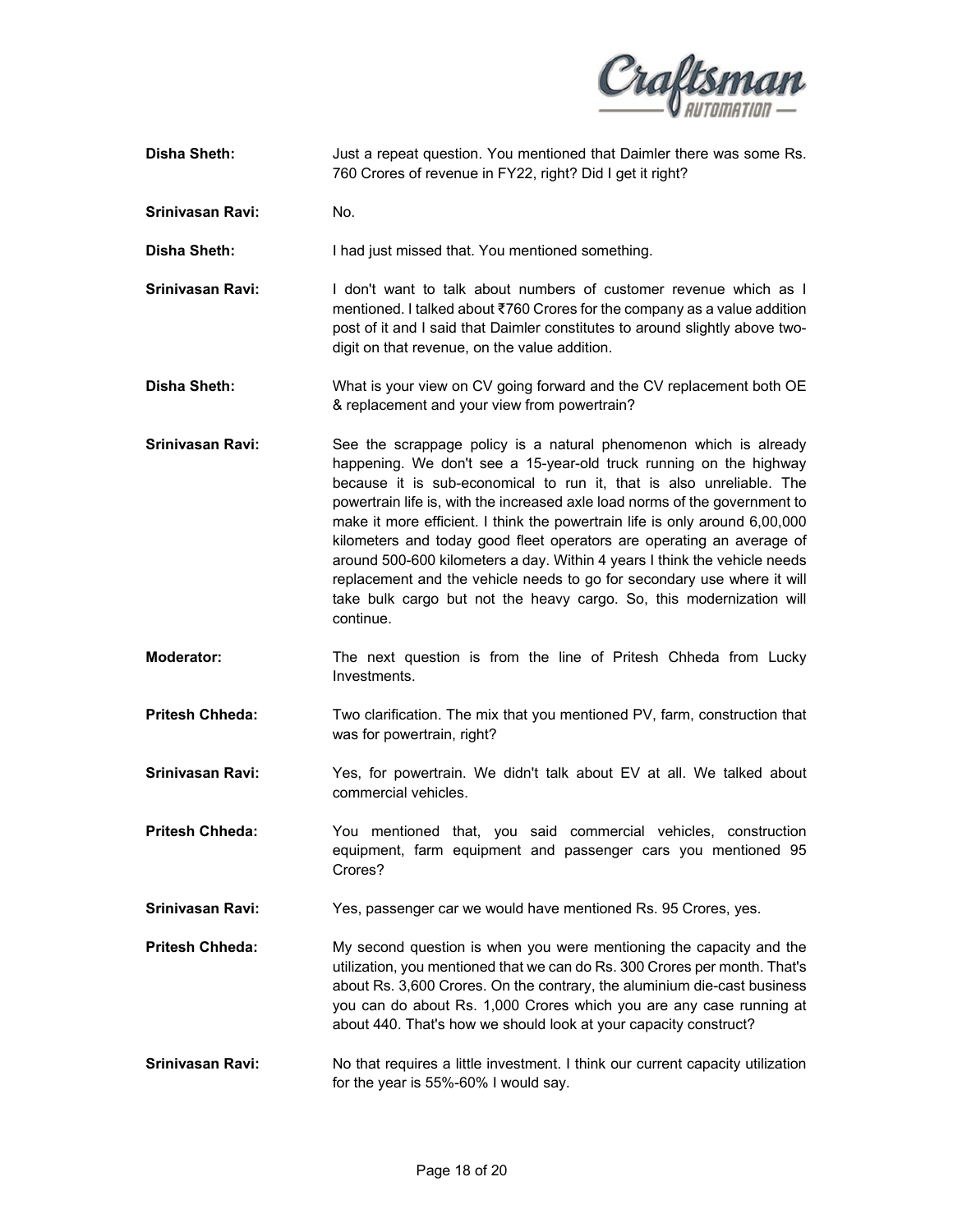

- **Pritesh Chheda:** So, which means that bulk of your extra capacity is in aluminium diecast only and the margin expansion in aluminium diecast is a function of the operating leverage?
- **Srinivasan Ravi:** Yes, operating leverage and the new products from the powertrain segment. We have to move away from the two-wheeler segment.
- **Pritesh Chheda:** If you have to grow at 20% in which obviously powertrain must also be growing at that rate; do you need any capacity creation in powertrain or you have that for the growth?
- **Srinivasan Ravi:** See the capacity creation on powertrain maybe marginal but the bulk of the assets going out of end of use life, book value becoming zero, I think as a company itself we are having Rs. 150 Crores-Rs. 200 Crores going forward from the next year. In the overall depreciation of around Rs. 200- 220 Crores in FY23, which is what we estimated. FY24 is also the depreciation same but around Rs. 130 Crores or Rs. 150 Crores our assets are more than coming at the 15 years old. We will continue to use assets but at a 20-year-old point we have to look at the effectiveness of utilization whether to replace them. So, the modernization will continue. I would say capacity expansion will be smaller.
- Pritesh Chheda: So that Rs. 250 Crores of CAPEX will support your growth or you need some extra money to be invested in powertrain over and above the depreciation number which you are mentioning of Rs. 220-250 Crores?
- **Srinivasan Ravi:** The minute we cross in any quarter the Rs. 750 Crores number then we have to plan for CAPEX only at down the line because our capacity utilization as a company itself will come to around 75%-80% then in that growth trajectory we have to see where is the bottlenecks on capacity. That is why I mentioned that we have to see are we touching any particular month closer to the Rs. 300 Crores capacity what we have. Even when we may be touching a lower number, one segment maybe touching the capacity level at some particular point of time. Mainly I'm talking about the auto powertrain or auto aluminium, industrial engineering doesn't require much of CAPEX.
- **Pritesh Chheda:** That CAPEX will be over and above the 220-250 which you're mentioning as of now in the call?
- **Srinivasan Ravi:** No, we are looking at a 20%-25% growth with the CAPEX of around the same as the depreciation level. So, from a 2,200 we are talking about the Rs. 2,700 Crores-2,600 Crores with these CAPEX. Suppose in Q4 or something like that we do much more, we may require CAPEX. I'm not sure about it as of today. We'll try to manage but I would say I don't want to lose any orders because of some capacity constraint in some particular area but that will, it will be an outlier I would say. Let us see the how the market goes.